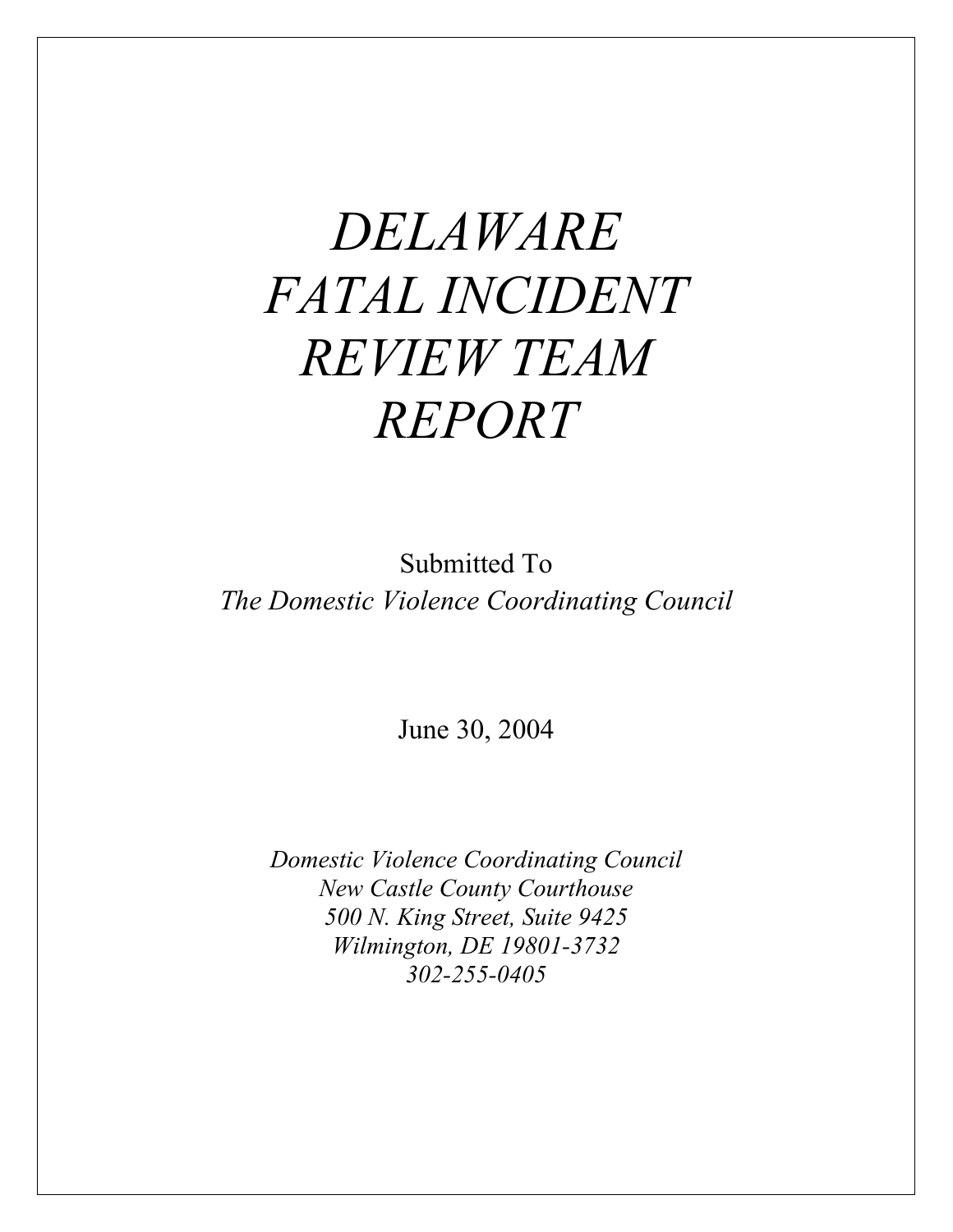# **INTRODUCTION**

The year 2002 saw a significant increase in domestic violence fatalities. Nineteen people died as a result of domestic violence in Delaware that year. Tragically, children witnessed the murder of their mothers in three of those cases. During 2003, the number of domestic violence related deaths in Delaware decreased to seven. Although the reduction in fatalities was significant, domestic violence deaths should be considered per se as avoidable and the circumstances of every fatal incident should be thoroughly examined.

While resources for victims of abuse have increased significantly, both locally and nationally, domestic violence continues to be a devastating problem; and the deaths resulting from that crime are the ultimate acts of abuse. The Domestic Violence Coordinating Council's Fatal Incident Review Team is tasked with conducting a thorough, interagency review of every death resulting from domestic violence in Delaware. This report contains cumulative data resulting from the review of forty fatal incidents which occurred between 1996 and 2002. Not all of the fatal incident cases that occurred during that time appear in this report. The Team alternates between reviewing cases which occurred several years ago and cases which occurred several months ago in an effort to handle the backlog of fatalities while remaining current in our system analysis.

During the four year period January 1, 2000 through December 31, 2003, our records indicate that fifty people died as a result of domestic violence in Delaware. This number represents both homicides and suicides and includes those cases where the perpetrator killed the victim and then committed suicide.

Domestic violence victims are young and old, rich and poor, women and men, married and single. They are members of different races and religions, and while their situations varied, most of the victims included in this report died at the hands of people who loved them. Sadly many victims left behind young families and, in several cases, children lost both parents as a result of domestic violence.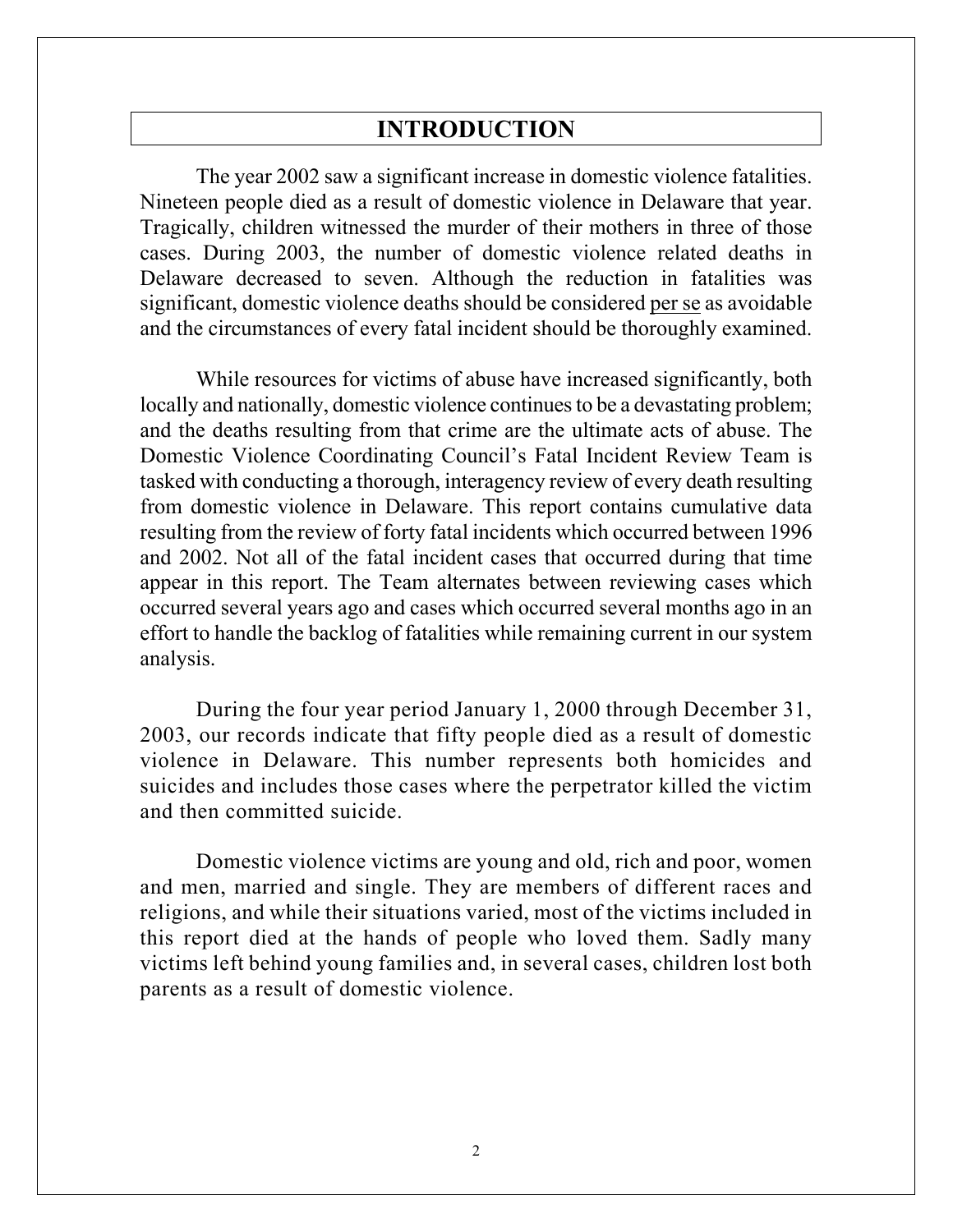Fatal incident reviews are difficult work. Meeting monthly to investigate the facts and circumstances surrounding these tragic deaths is emotionally taxing. Collecting data, tracking cases, scheduling witnesses and securing agency files, are all time consuming tasks that are necessary components of a successful review. However, the real work of the Team is in coming together openly and honestly to ask tough questions of the agencies, to consider what the system could do better, and to use that information to formulate meaningful recommendations aimed at improving the system.

The individuals who come together to participate in the fatality review process represent different segments of the system, and, with that, bring different perspectives on the appropriate response to domestic violence. Despite the challenges that working with the various disciplines presents at times, we have learned that it is only by respecting our differences and working together that we can effect meaningful change.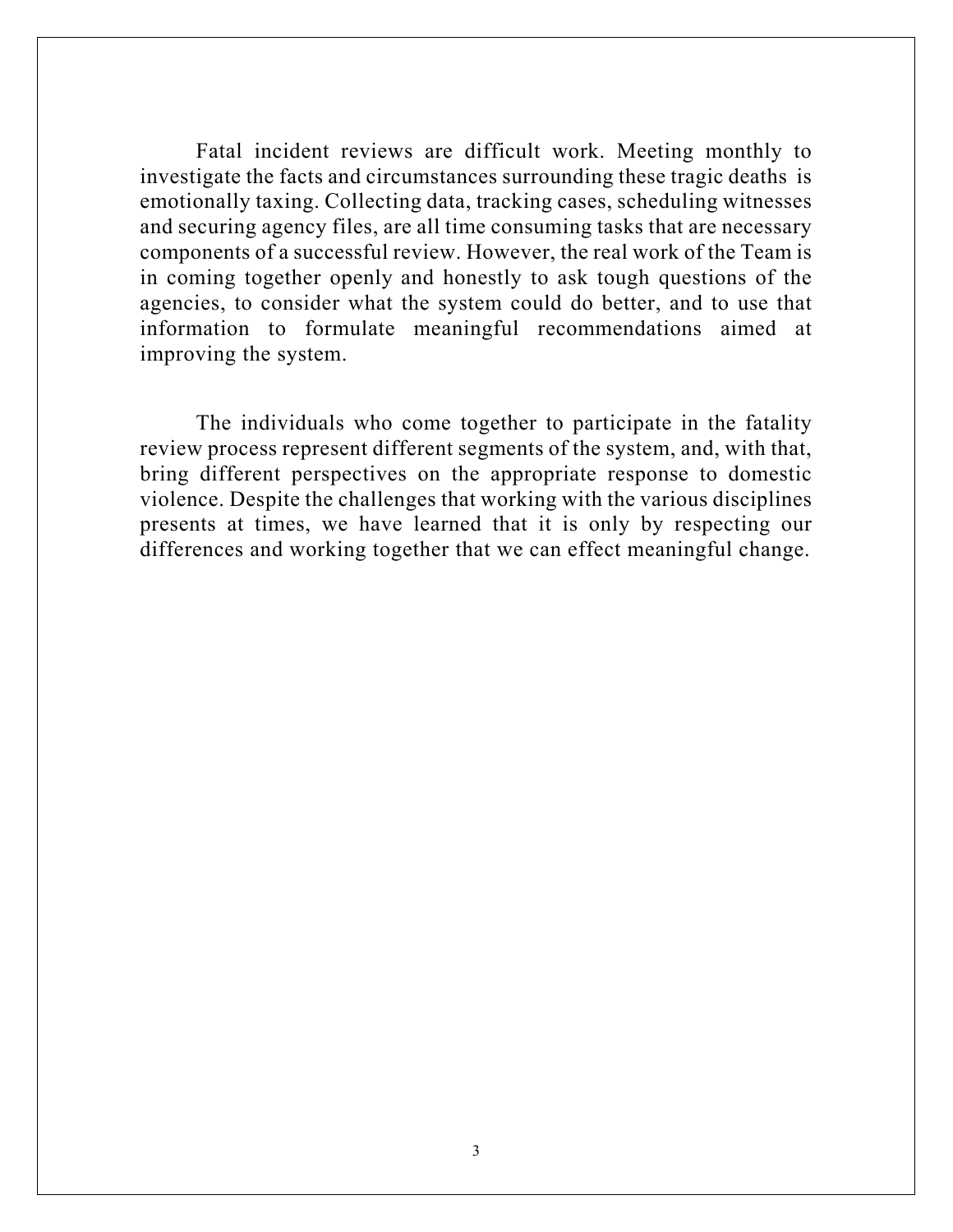# **REVIEW TEAM MEMBERS & PARTICIPANTS**

## **Co-Chairs**

*Cynthia M. Boehmer,* Director, Families in Transition Women's Shelter *Honorable Vincent J. Poppiti,* Domestic Violence Coordinating Council

## **Members and Participants**

*Honorable M. Jane Brady*, Attorney General *Honorable Cari M. De Santis*, Secretary, Department of Services for Children, Youth and Their Families *Mary Davis,* Chair, Domestic Violence Task Force *Honorable Chandlee Johnson Kuhn,* Chief Judge Family Court *Honorable Patricia Griffin,* Chief Magistrate Justice of the Peace Courts *Diane Coffey Walsh*, Attorney General's Office *Donald Roberts*, Attorney General's Office *Marsha Epstein*, Attorney General's Office *Cindy Mercer*, Child Inc., Domestic Violence Shelter *Mark Daniels*, Delaware State Police *Debbie Reed*, Delaware State Police, Victim Services *John Evan*s, Delaware State Police *Harry Downes*, Delaware State Police *Gerald Donovan*, New Castle County Police Department *Mary Devine*, New Castle County Police Department *Mike Kelly*, New Castle County Police Department *Renee Taschner*, New Castle County Police Department *Alan Grinstead*, Probation and Parole *Joseph Paesani,* Department of Correction *Linda Shannon*, Division of Family Services *Shirley Roberts*, Division of Family Services *Leann Summa,* Family Court *De Sales Haley*, Family Court *Nicole Kennedy*, Family Court *Anna Lewis*, Justice of the Peace Courts *Tania Culley*, Office of the Child Advocate

# **Staff**

*Bridget V. Poulle*, Domestic Violence Coordinating Council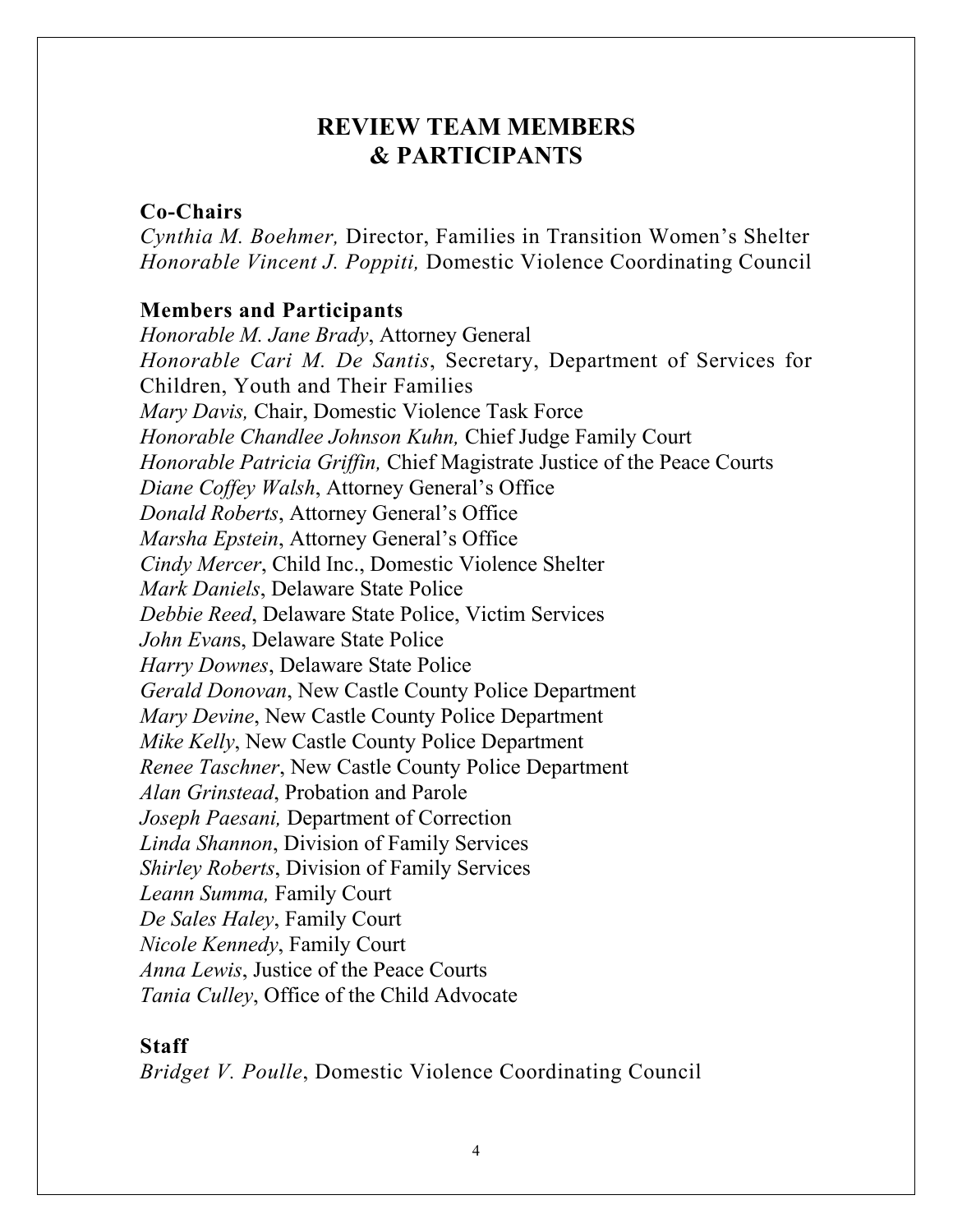# **CREATION AND GOALS**

In June 1996, Governor Thomas R. Carper signed into law the Domestic Violence Fatal Incidents Review Act. This legislation, which was written by the Domestic Violence Coordinating Council, established a Fatal Incident Review Team to investigate and review the facts and circumstances of all domestic violence related fatalities occurring in Delaware.

The concept for the Domestic Violence Fatal Incident Review Team is loosely based on Child Mortality Reviews that are conducted in Delaware and elsewhere. Child Mortality Reviews, however, are focused generally on data collection and determining whether a child's death was avoidable. Domestic violence deaths should be considered per se as avoidable.

The ultimate purpose of reviewing domestic violence fatalities is to try to reduce the incidence of such deaths in the future. By conducting system audits of state agencies and private organizations that had contact with the deceased victim or the alleged perpetrator, the system's response to domestic violence cases may be improved. Steps may be taken to prevent future deaths and injuries, including changes in individual organization's policies and procedures, and to generate information for intervention, prevention, public policy development, and education.

Although the domestic violence fatality reviews are retrospective in nature, their purpose is prospective. The reviews focus on identifying trends and obstacles in service delivery, assessing the adequacy of agency interventions, and, most importantly, developing recommendations for improved policies or practices aimed at reducing the incidence of domestic violence deaths. The reviews do not focus on the performance of individual agency personnel.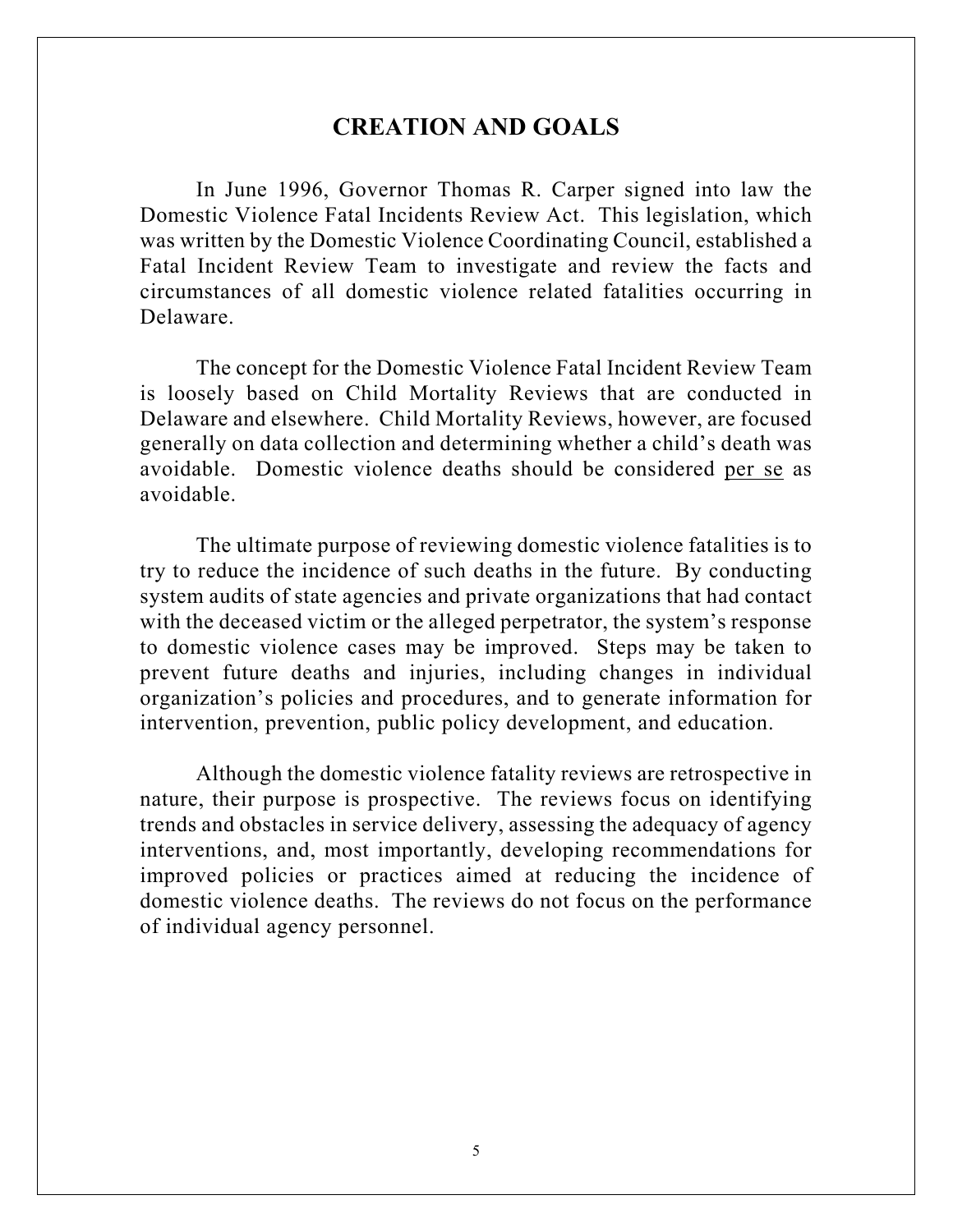# **MEMBERSHIP**

Each Domestic Violence Fatality Review Team included the following core members:

- *the Attorney General*
- *the Director of the Division of Family Services*
- *the Chair of the Domestic Violence Task Force*
- *the Chief Judge of the Family Court*
- *the Chief Magistrate of the Justice of the Peace Courts*
- *a law enforcement officer to be appointed by the Delaware Police Chief's Council and*
- *two members of the Domestic Violence Coordinating Council*

Each of these individuals is able to appoint a designee to represent him or her on the Team.

The Review Team also invites other relevant persons to serve on an ad hoc basis and participate as full members of the Review Team for a particular case. These persons include but are not limited to attorneys, public defenders who represented perpetrators, counselors and therapists who had treated either the victims or the perpetrators, advocates and victim service workers who assisted the victims, case workers, and representatives from other relevant agencies.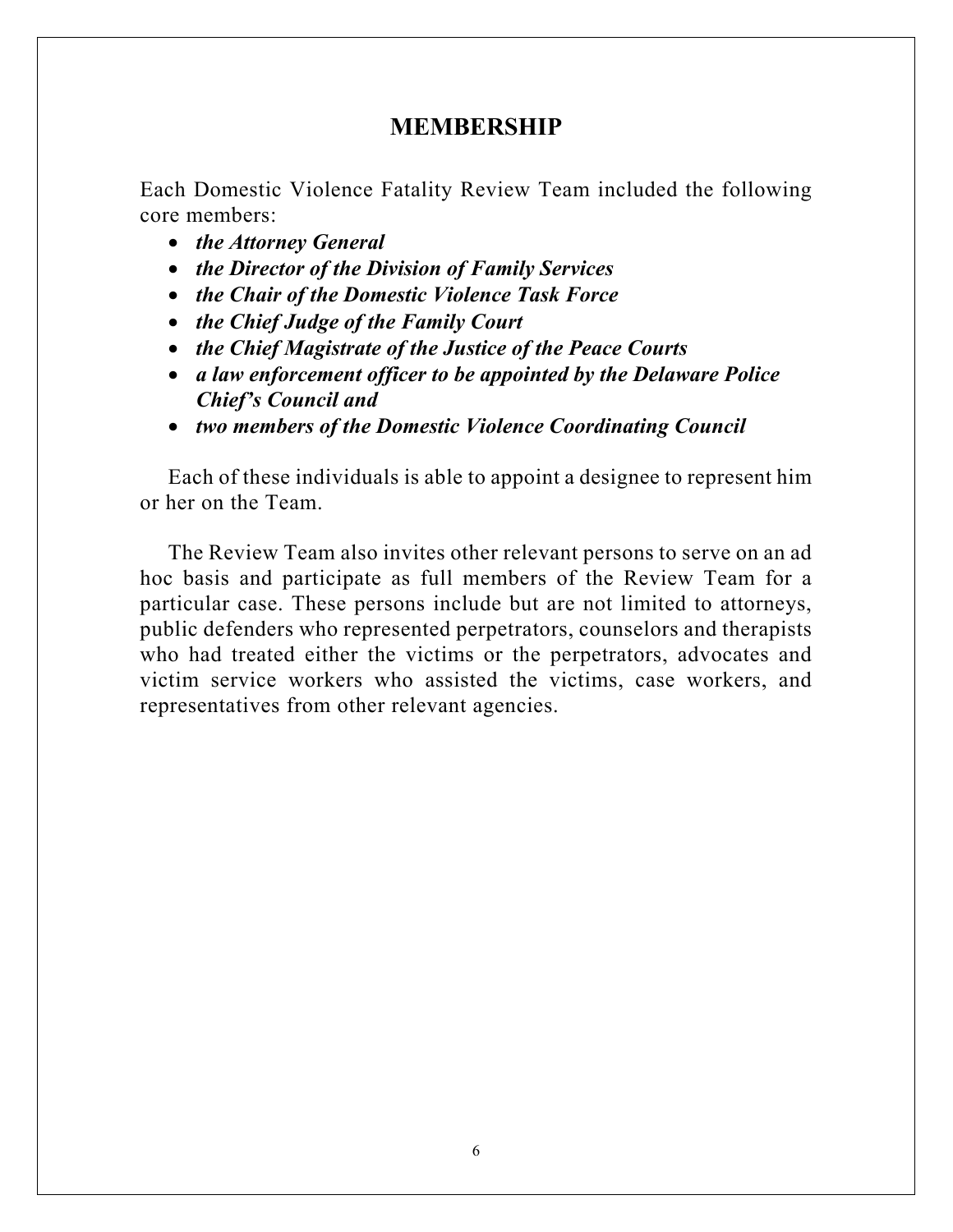# **STATUTORY AUTHORITY & RESPONSIBILITIES**

The Review Team has the authority to investigate and review the facts and circumstances of all deaths that occur in Delaware as a result of domestic violence. The reviews may include both homicides and suicides.

The Fatal Incident Review Team may consider only deaths which meet the following two criteria:

- 1. The death must have occurred as a result of domestic violence, and
- 2. The victim must have been a Delaware resident at the time of the incident or must have died in Delaware.

The Review Team has adopted a broad definition of Domestic Violence, similar to that used by the Department of Justice. Use of a broad definition ensures that no domestic violence case escapes review. For purposes of these reviews, domestic violence is defined as follows:

Domestic violence is any abusive act between family members (see 10 Del. C. 901(9)), ex-husband and wife, intimate cohabitants, former intimate cohabitants, dating couples, and former dating couples. Abusive acts include physical, sexual, and emotional abuse, threats of abuse, and destruction of property. Domestic violence shall also include abusive acts in which an individual who has a relationship with the domestic violence victim is killed as a result of the offender's actions. The offender and victim in a domestic violence case may be of the same sex.

Any case involving the death of a minor related to domestic violence will be reviewed jointly by the appropriate regional Team of the Child Death Review Commission and the Domestic Violence Fatal Incident Review Team.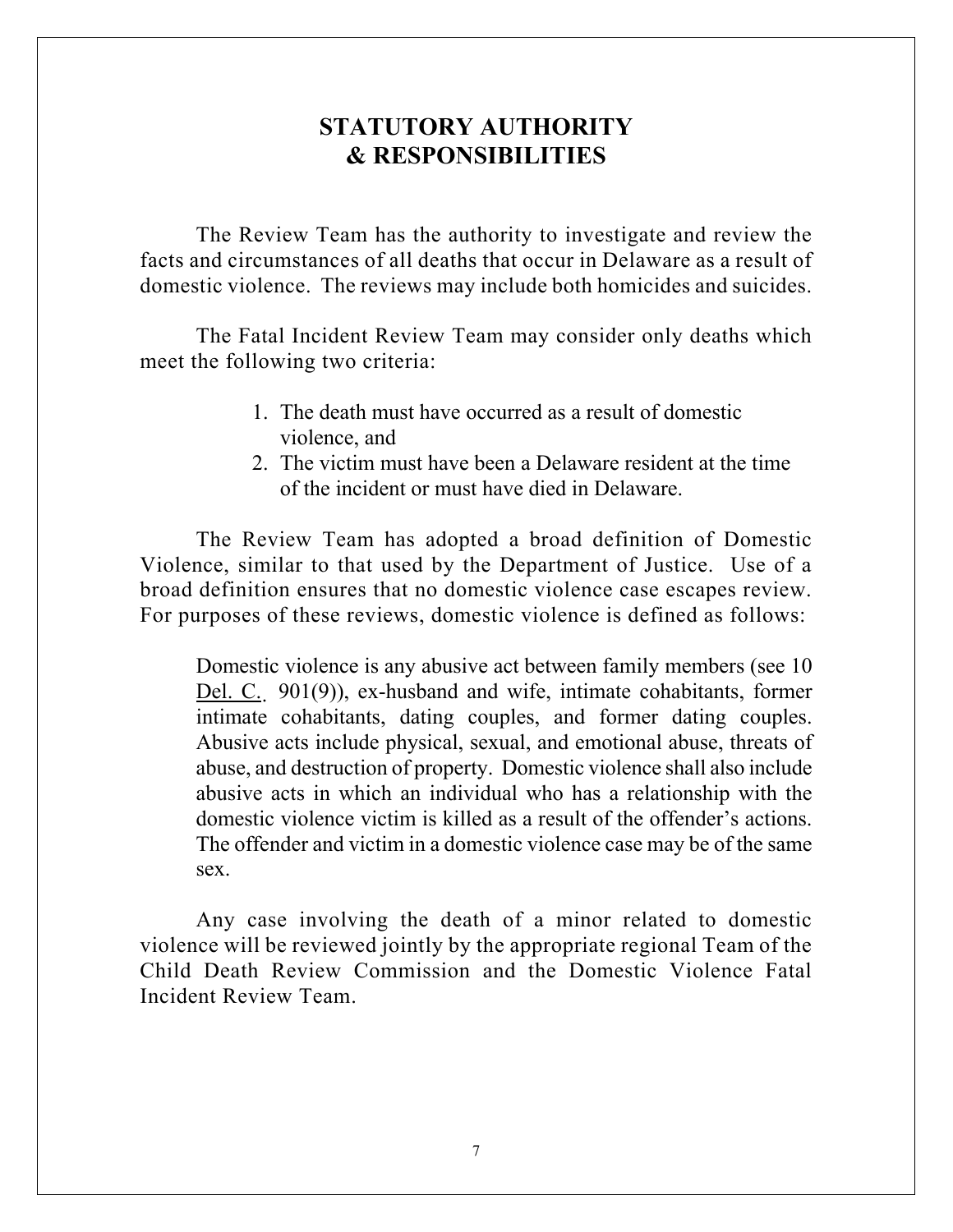Following each case review, staff prepares a report, which includes a description of the incident reviewed and recommendations (if any) of the Review Team. Each year, the Review Team issues a report to the Domestic Violence Coordinating Council which summarizes in aggregate fashion the data and findings resulting from the case reviews. The report also includes responses to Review Team recommendations and the status of the implementation of those recommendations.

As required by Statute, the report does not identify the specific case review that led to particular findings or recommendations. **Appendix I** 

# **CONFIDENTIALITY REQUIREMENTS**

The confidentiality of the review process and all records of each review must be maintained. Therefore, the enabling legislation provides that the review process and any records created therein are exempt from the provisions of the Freedom of Information Act. All records of the reviews are confidential and kept in the Council office. These records may only be used by the Coordinating Council in the exercise of its proper function. **Appendix II**

.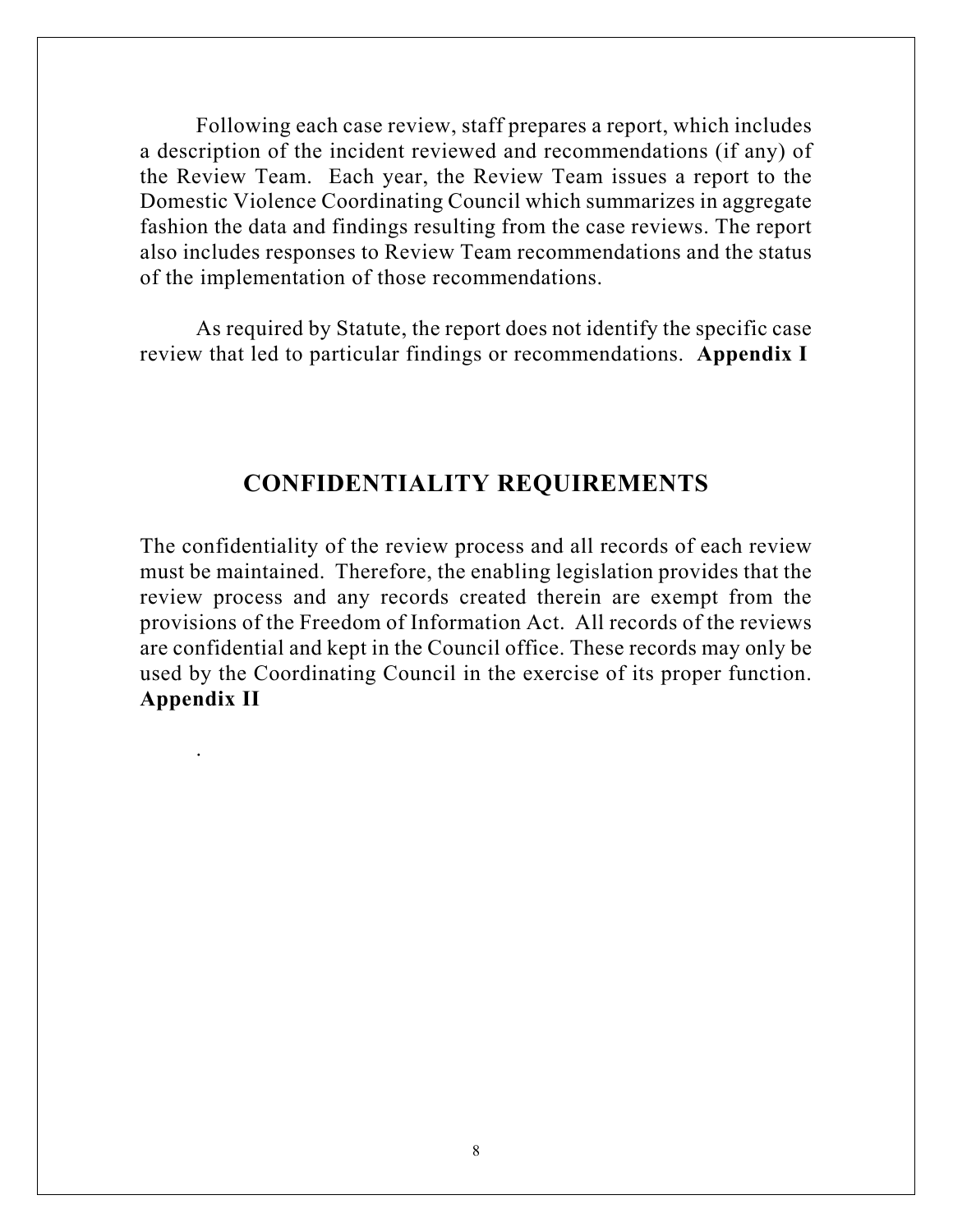# **DOMESTIC VIOLENCE DATA**

The information contained in this report is based on cumulative data collected from forty cases, which occurred over a period of several years. There were fifty-seven deaths resulting from the forty cases in this report. The number of deaths includes homicides, suicides and murder/suicides, where the perpetrator killed the victim and then committed suicide.

The Fatal Incident Review Team has adapted a broad definition of domestic violence, similar to that used by the Department of Justice, to ensure that no domestic violence fatality escapes review. The team reviews fatalities, which occur between family members, husband and wife, ex-husband and wife, intimate cohabitants and former intimate cohabitants, dating couples and former dating couples. The perpetrator and victim may be of the same sex.

 Based on the forty cases in this report, there were a total of forty-two victims. In one case, three victims died, in another case the manner of death (homicide or suicide) was not determined by the medical examiner, therefore the Victim's relationship to the offender is unknown.

Based on the data in this report, fifteen (36%) of the forty-two victims were the perpetrator's wife, thirteen (33%) of the victims were the perpetrator's intimate partner, and three (7%) of the victims were the perpetrator's husband.

Two of the victims were mothers, two of the victims committed suicide, (that relationship is regarded as self).

There was one victim in each of the following categories: father, father-in-law, and brother.

The category where there was no relationship between the victims and the perpetrator is None, there were three victims (7%) in that category.



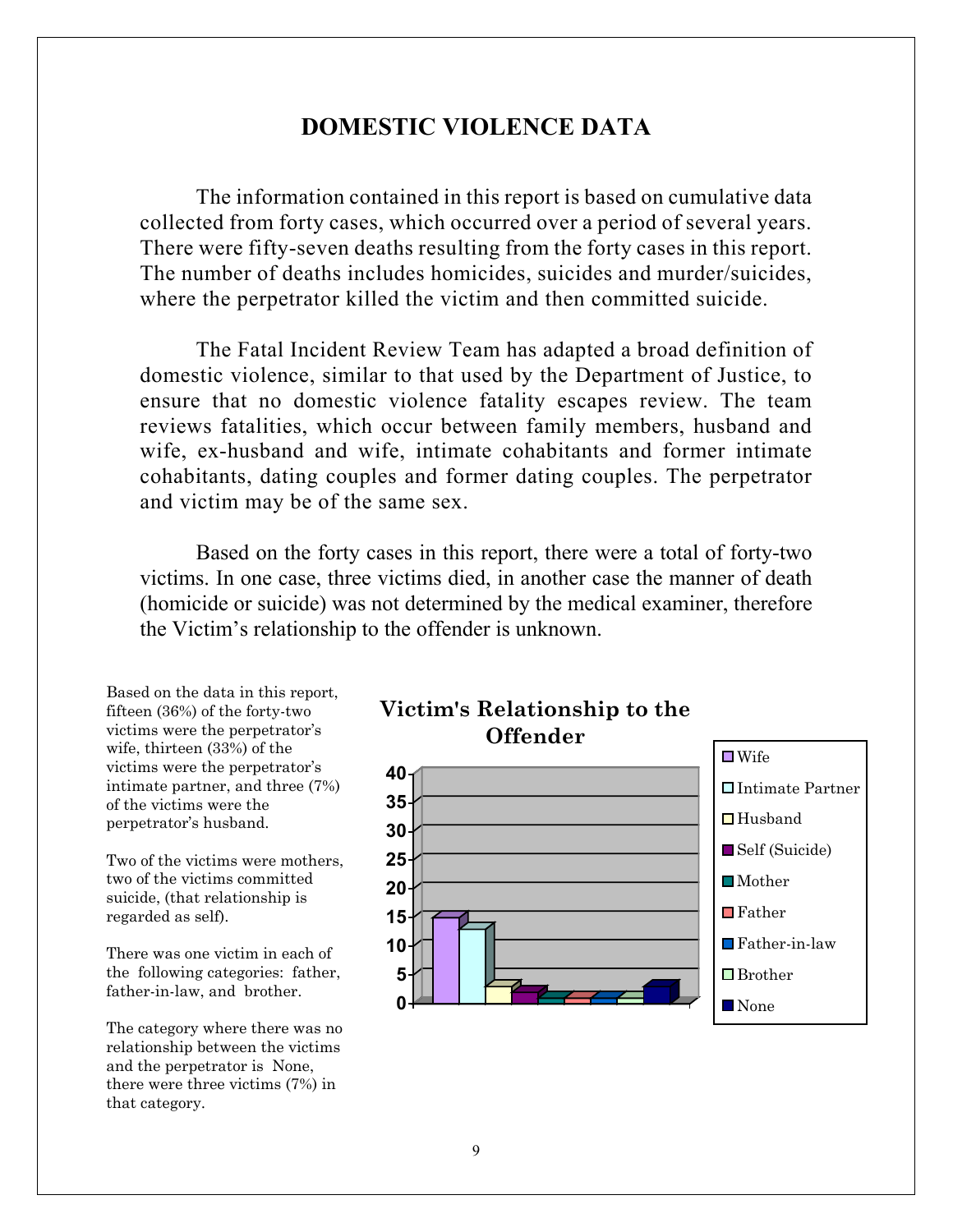#### **Victim Demographics** TOTAL NUMBER OF CASES = 40 TOTAL NUMBER OF DEATHS = 57 TOTAL NUMBER OF VICTIM DEATHS = 42 \* One case included multiple victims.



This report contains data from forty cases, which resulted in fifty-seven deaths. The deaths include victims who were murdered, victims (with a significant history of being abused) who killed themselves and perpetrators who committed suicide after killing a victim. Of the forty-two **victim deaths**, twenty-nine (69%) of the victims were female and thirteen (31%) were male.

Based on the data in this report, thirty (72%) of the victims were Caucasian, eleven (26%) of the victims were Black and one (2%) of the victims was Hispanic.



# **Victim by Race and Gender**



**Females** – Of the forty-two victims in this report, twenty-four (57%) were Caucasian females and five victims (12%) were Black females. The total of female victims was twenty-nine or 69%.

**Males** – Of the forty-two victims in this report, six (14%) were Caucasian males, six victims (14%) were Black males and one victim, was a Hispanic male. The total number of male victims was thirteen or 31%.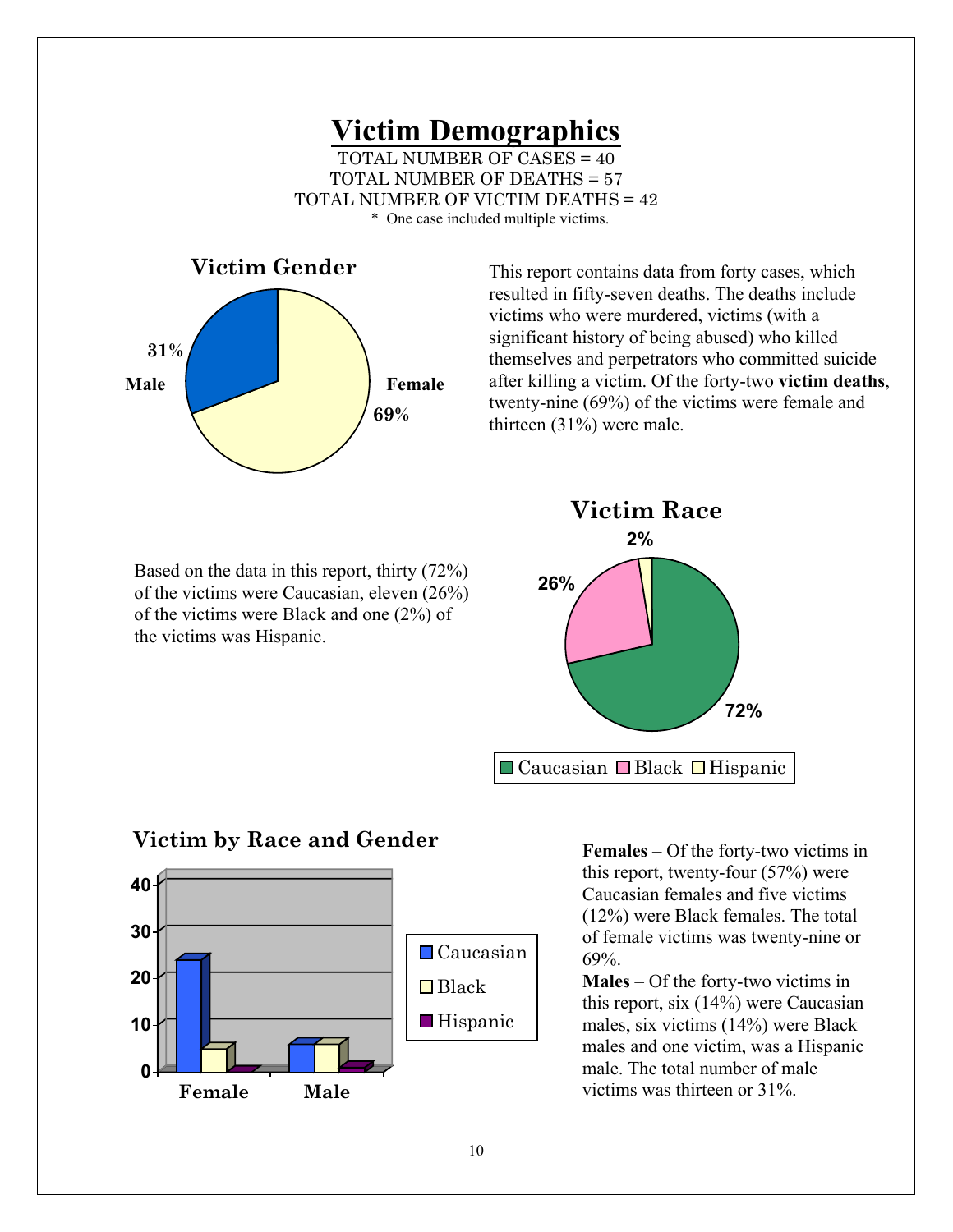# **Perpetrator Demographics**

TOTAL NUMBER OF CASES = 40 TOTAL NUMBER OF PEPETRATORS = 37 \* In one case the manner of death (homicide or suicide) was undetermined \*\* In two of the cases, victims killed themselves (only) and are not considered perpetrators.

# **Perpetrator Gender**



Twenty-eight (72%) of the thirtyseven perpetrators were male and nine (28%) of the perpetrators were female.

Twenty five (69%) of the of the thirty-seven perpetrators were Caucasian, eleven (28%) of the perpetrators were Black and one (3% ) of the perpetrators was Hispanic.



# **Perpetrator By Race and Gender**



**Females** – Out of a total of thirtyseven perpetrators there were two Caucasian (5%), six Black (16%), and one Hispanic (3%) female perpetrators.

**Males** – There were twenty-three Caucasian (62%), and five Black (14%) male perpetrators. There were no Hispanic male perpetrators.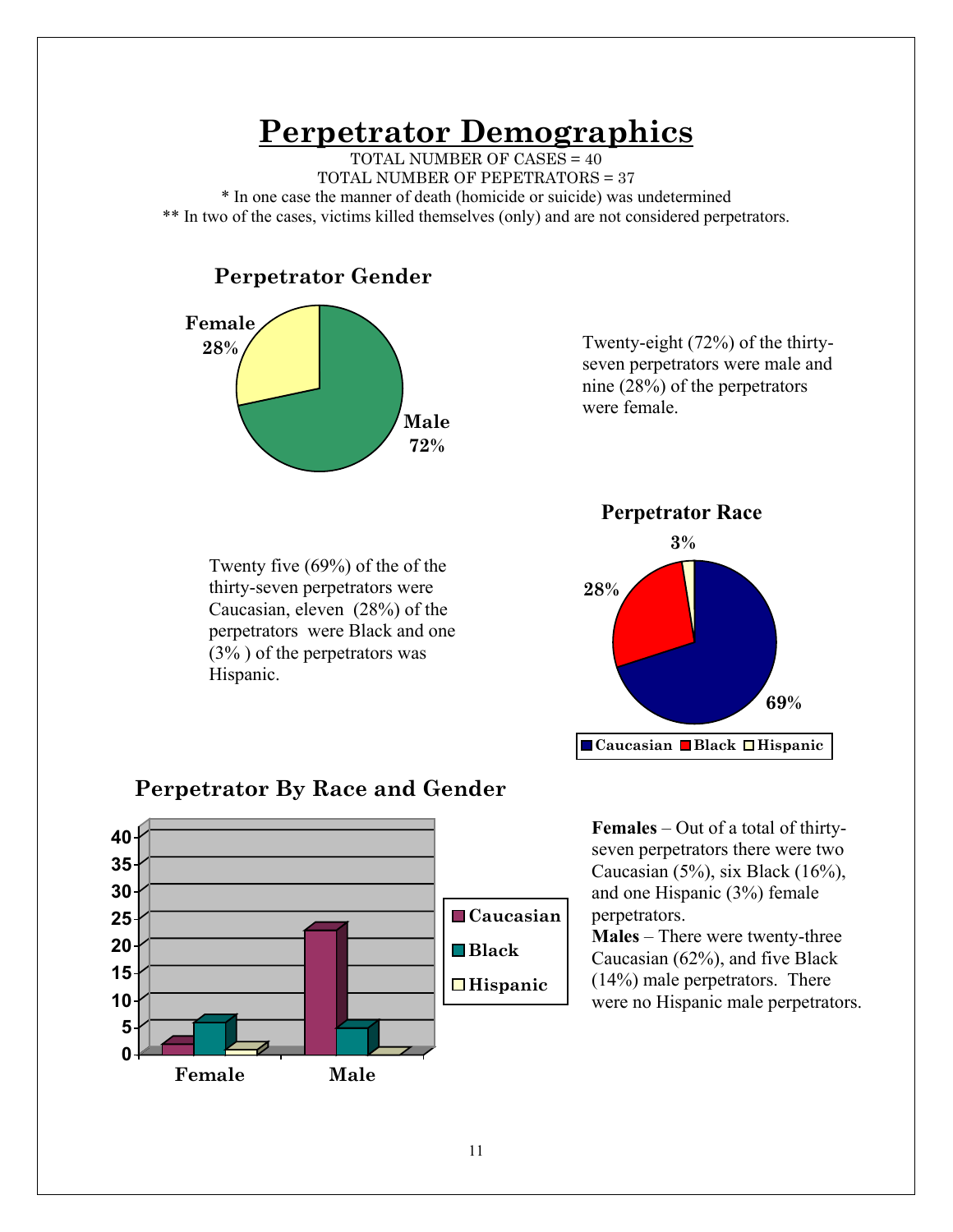

**Perpetrator's Age at**  fifteen; two (5%) were between the ages of sixteen and twenty-five. The highest Of the forty-two victims, one (2%) of the victims was between the ages of five and **number of victims, fourteen (33%) were between the ages of twenty-six and thirtyfive**, followed by twelve victims (29%) between the ages of thirty-six and forty-five. Two victims (5%) were between the ages of forty-six and fifty-five, seven victims (16%) were between the ages of fifty-six and sixtyfive. Two (5%) victims were between sixty-

six and seventy-five and two victims (5%) were seventy-six to eighty-five. Of the thirty-seven perpetrators, one (3%) was between the ages of five and fifteen; three (8%) perpetrators were between the ages of sixteen and twenty-five, and nine (24%) were between the ages of twentysix and thirty-five. **The highest number of perpetrators, sixteen (43%) were** 

**between the ages of thirty-six and fortyfive.** Four (11%) perpetrators were between the ages of forty-six and fiftyfive, and one (3%) was between the ages of fifty-six and sixty-five. Four (11%) were between the ages of sixty-six and seventy-five.



# **Perpetrator's Age at Time of Incident**



at a motel.

**Victim's Age at Time of Death**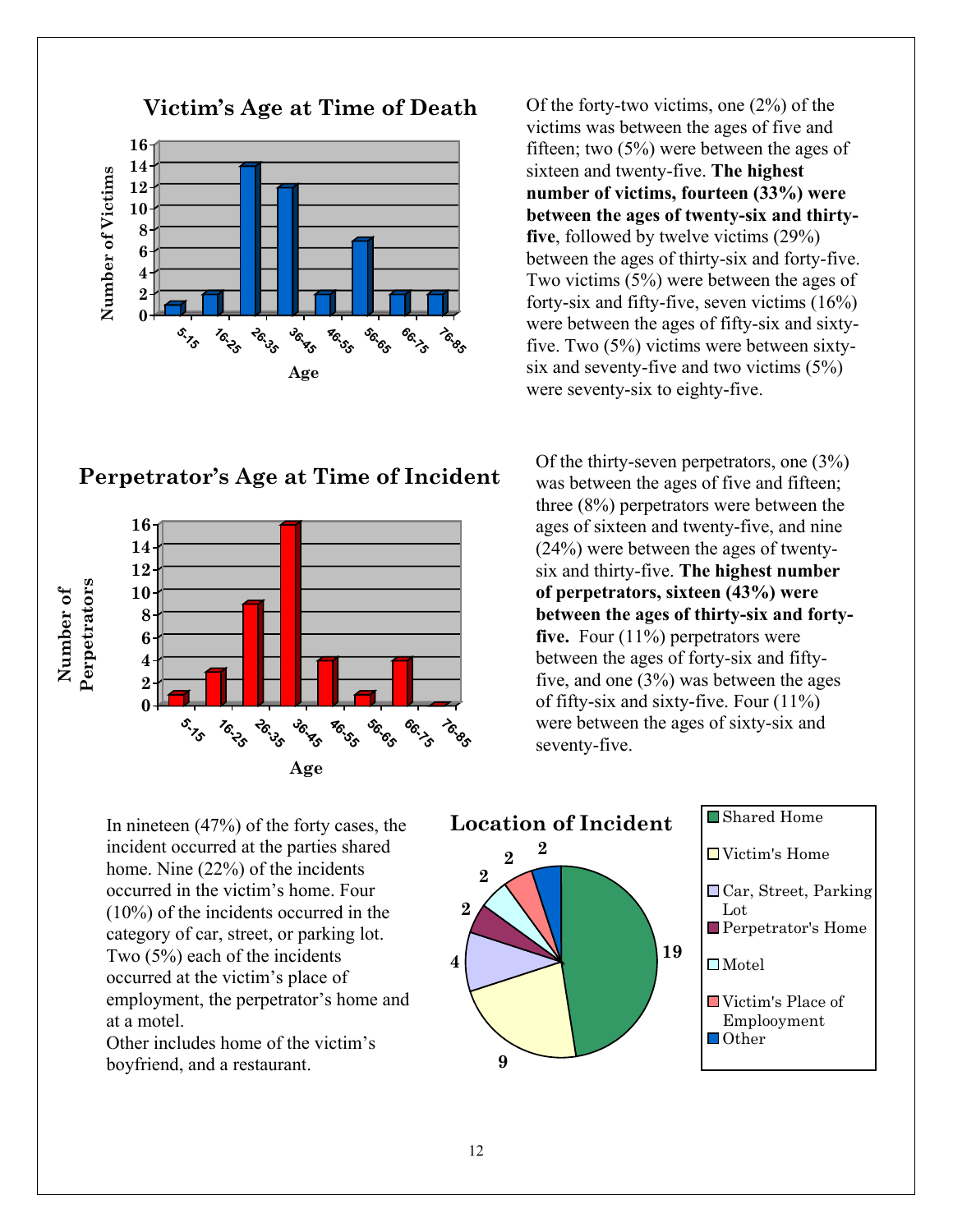

 $\mathbf{1}$  Of the fifty seven deaths in this report, thirty-four (59%) occurred as a result of a shooting; twelve (21%) the result of a stabbing; three (5%) occurred as a result of strangulation and blunt force trauma; three (5%) resulted from arson; and two (4%) of the deaths occurred as the result of strangulation. One death resulted from drug overdose, one from bludgeoning and one death resulted from hanging.



 Of the fifty-seven deaths included in this report, forty (69%) of the people died as a result of murder, fourteen (25%) of the deaths were perpetrator suicides following murder, two cases (4%) were single suicides, where the people had a history of being abused and in one case (2%), the manner of death (homicide or suicide) was undetermined.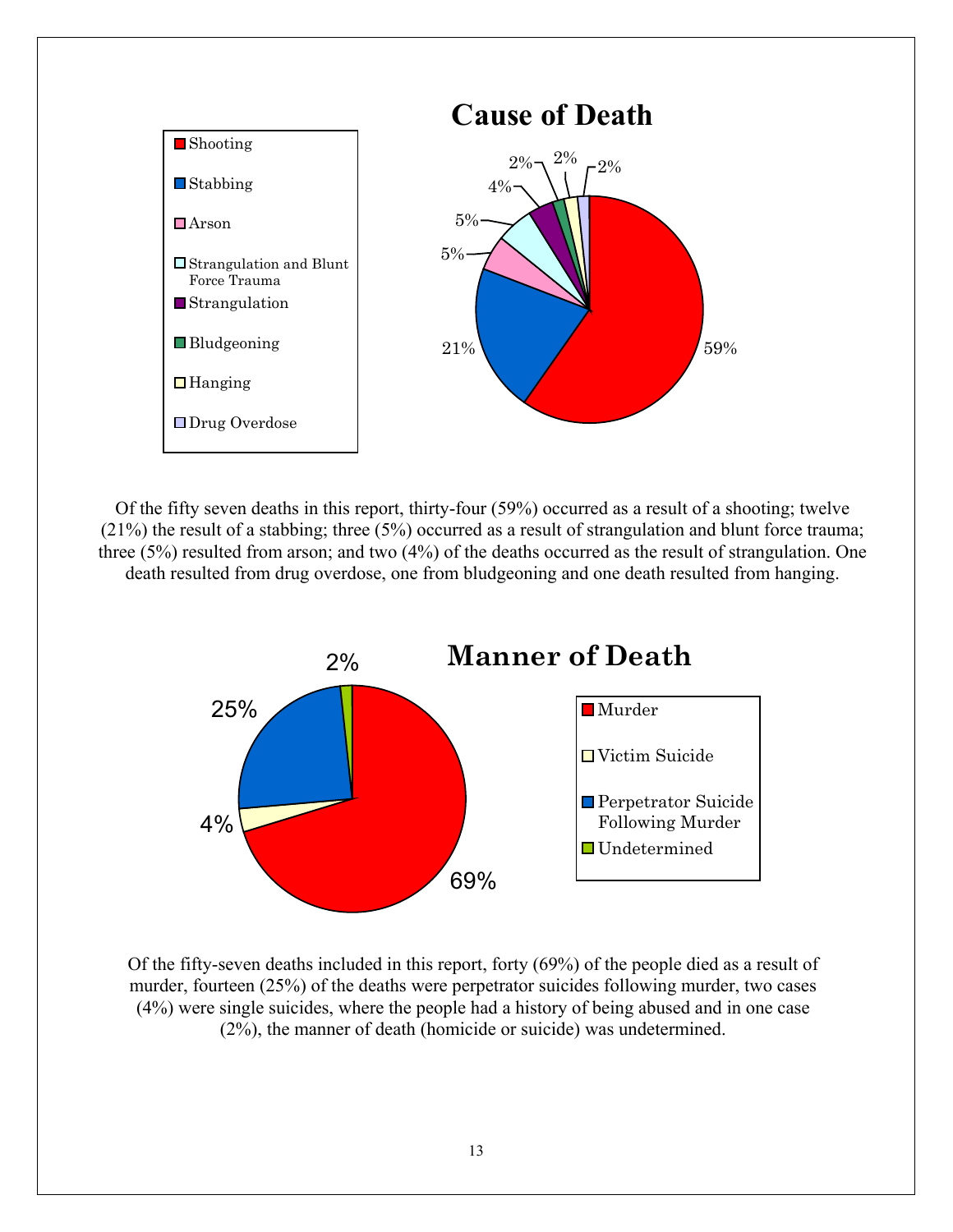# **Accessing the System**

# **LAW ENFORCEMENT**



Victim's contact with police was defined by the victim reporting abuse by a current or previous partner, or family member, or police records of prior domestic incidents. Of the forty cases in this report, victim prior contact with law enforcement occurred in twenty (50%) of the cases.

The victim's prior contact with victim's services includes contact made with domestic violence shelters or advocacy programs. Records indicate there was prior victim contact with services in ten (25%) of the forty fatality cases.

#### **VICTIM SERVICES**



# **COURTS**



Of the forty cases in this report, thirty-four (84%) of the fatality cases, victims did not have Protection From Abuse Orders. In five (13%) of cases there was an Active PFA at the time of the fatality. In one case, (3%), the victim had a PFA that expired several years earlier.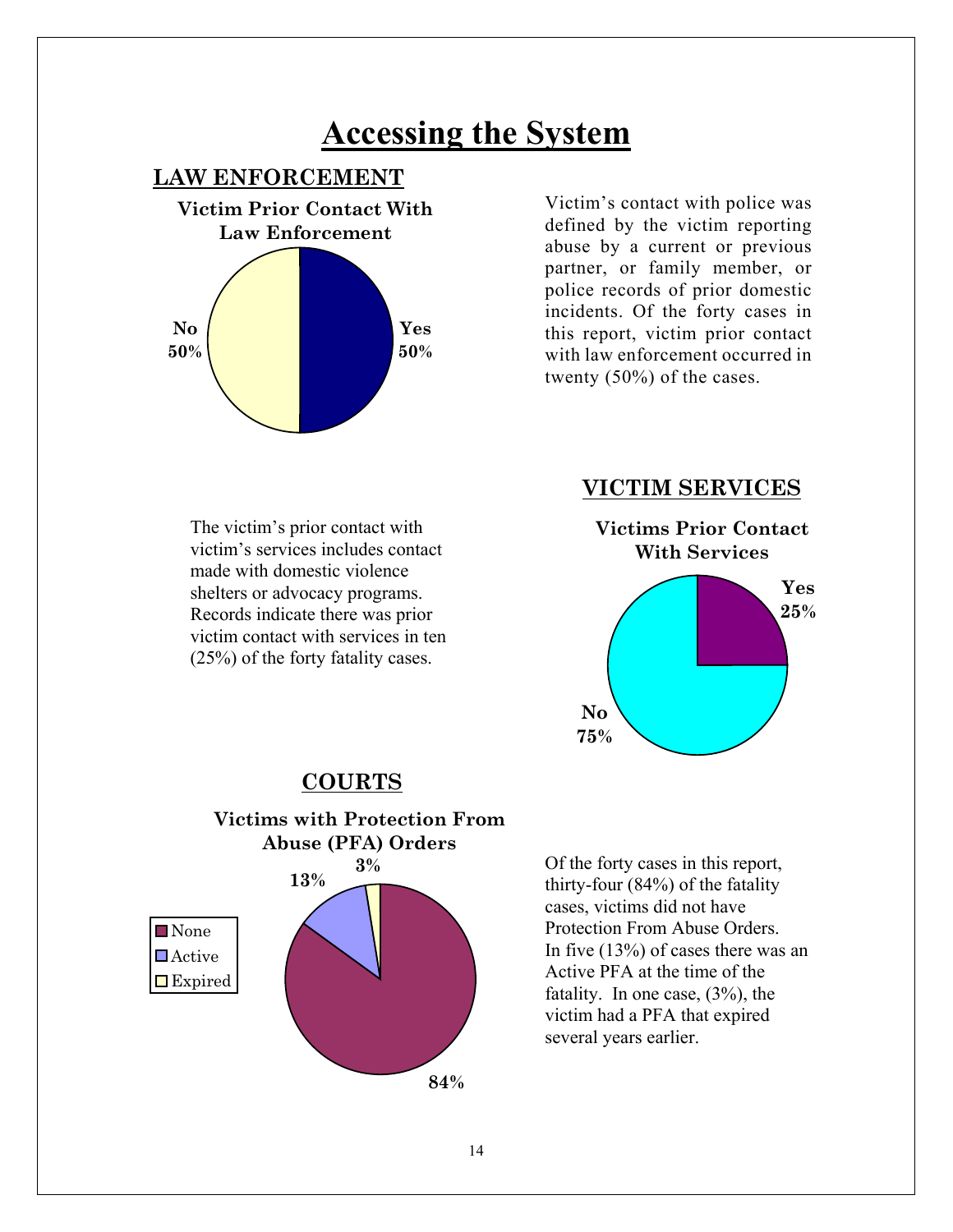# **RECOMMENDATIONS & RESPONSES IMPLEMENTING THE CHANGES**

The ultimate purpose for reviewing domestic violence fatalities is to prevent such deaths in the future. The reviews focus on identifying obstacles in service delivery, assessing the adequacy of system intervention and most importantly, developing recommendations aimed at preventing domestic violence deaths in Delaware.

In July 2003, Review Team Recommendations were sent to relevant agencies and organizations throughout the State. Responses to the recommendations were received from state and local government and nonprofit organizations.

We thank the participating agencies for their thoughtful consideration of the recommendations, for their cooperation in responding to them and for their efforts to implement the changes.

Information regarding the 2004 Review Team Recommendations and responses, will be included in the next report.

# **DIVISION OF FAMILY SERVICES (DFS)**

It is recommended that the DFS adhere to their policy to interview all family members separately.

*DFS has an interview protocol in its policy that states, "When possible, family members should be interviewed in the following order:* 

- *The identified child victim(s);*
- *Siblings and other children in the home;*
- *Adult caretakers who are not alleged to have maltreated the child;*
- *The person who allegedly maltreated the child; and*
- *The family as a whole." This policy expectation continues to be reinforced in meeting with Regional Administrators, frontline Supervisors, and with DFS professional development unit who are responsible for worker training.*

The DFS should include screening questions on domestic violence in all of their investigations.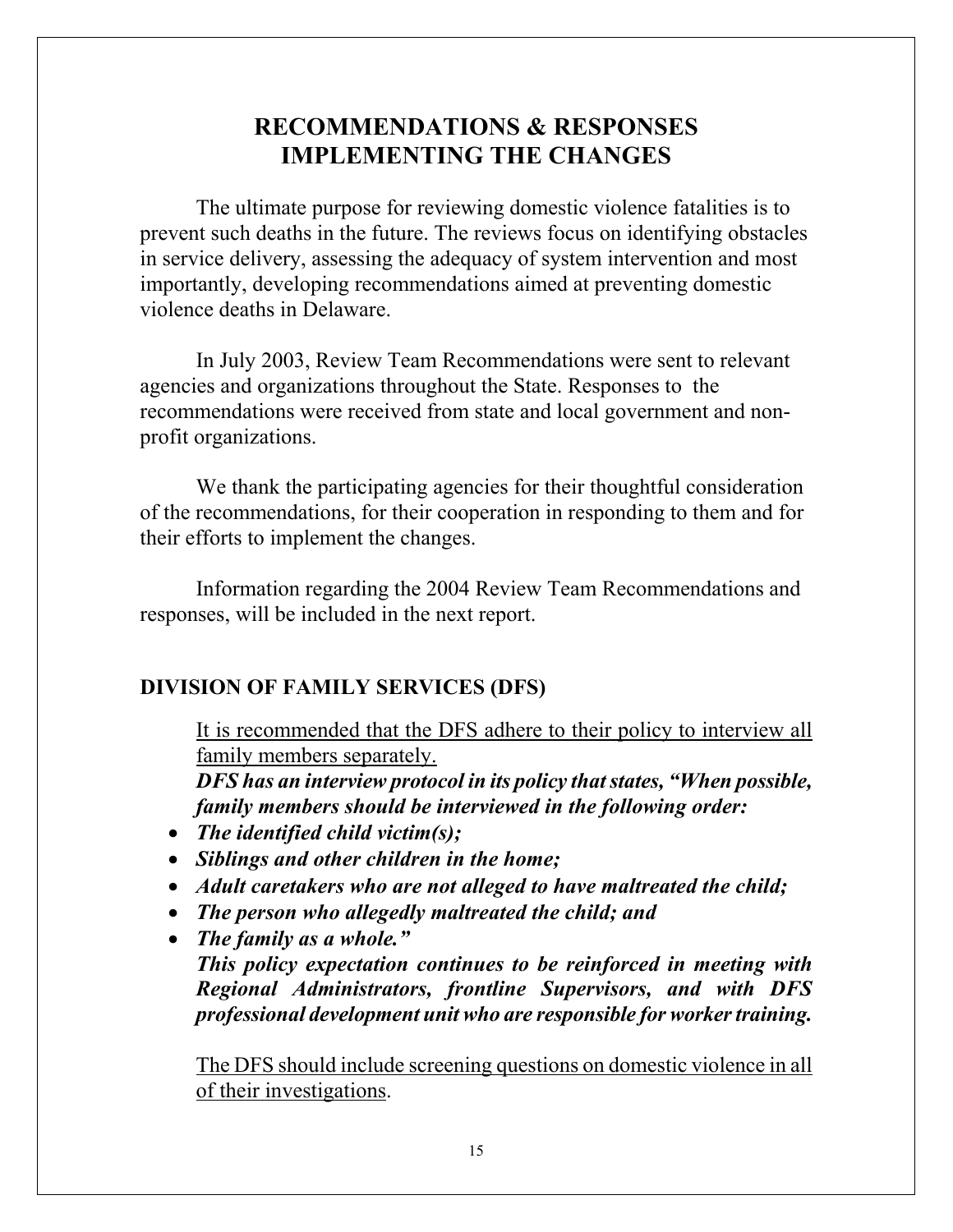*It has been the policy of DFS since the summer of 1998 to screen for domestic violence during each investigation. The initial screening occurs during the Safety Assessment that is conducted at the time of the initial face to face contact with the child victim(s) and household caregivers. The Safety Assessment must be redone within thirty working days prior to returning a child home; within seven working days prior to case closure, and whenever circumstances suggest that a child's safety may be jeopardized.* 

*Domestic violence screening does not end at investigation: in fact, it is screened throughout the life of the case. The Family Assessment Form (FAF) is a comprehensive tool completed by Treatment staff. Family violence is one of the areas screened as a part of this assessment. The FAF was implemented in August 2001. A Service Entry Needs and Strengths Screen (SENSS) is completed for every child in a case that is opened for DFS treatment services. One of the questions on the SNESS specifically addresses the presence of domestic violence. The SENSS was implemented in July 2002.* 

*Additionally, as a part of the Division's Quality Assurance system and monthly case reviews, the following domestic violence questions must be answered by case reviewers:* 

*At Intake: "Was the information regarding domestic violence considered at intake when determining the response time?"* 

*At Investigation: "Were parental domestic violence converts addressed during the investigation?"* 

*At Treatment: "Were parental domestic violence concerns adequately assessed in the Family Assessment Forms?"* 

The DFS should work with representatives of the Advocacy Community in developing a protocol for responding to domestic violence cases.

*In January 2002, DFS and Families in Transition (FIT) implemented a collaborative pilot project that co-located a domestic violence advocate from FIT with DFS in Georgetown. Since then the project has expanded to New Castle (October 2002) and Kent Counties (December 2003). Services are managed by FIT in Kent and Sussex Counties and Child, Inc., in New Castle County. Quarterly meetings are held that include, DFS Program Managers for Intake, Investigation and Treatment, DFS Supervisors who have local oversight for the projects, and the administrators and advocates from the private agencies to ensure operational consistency by the advocates*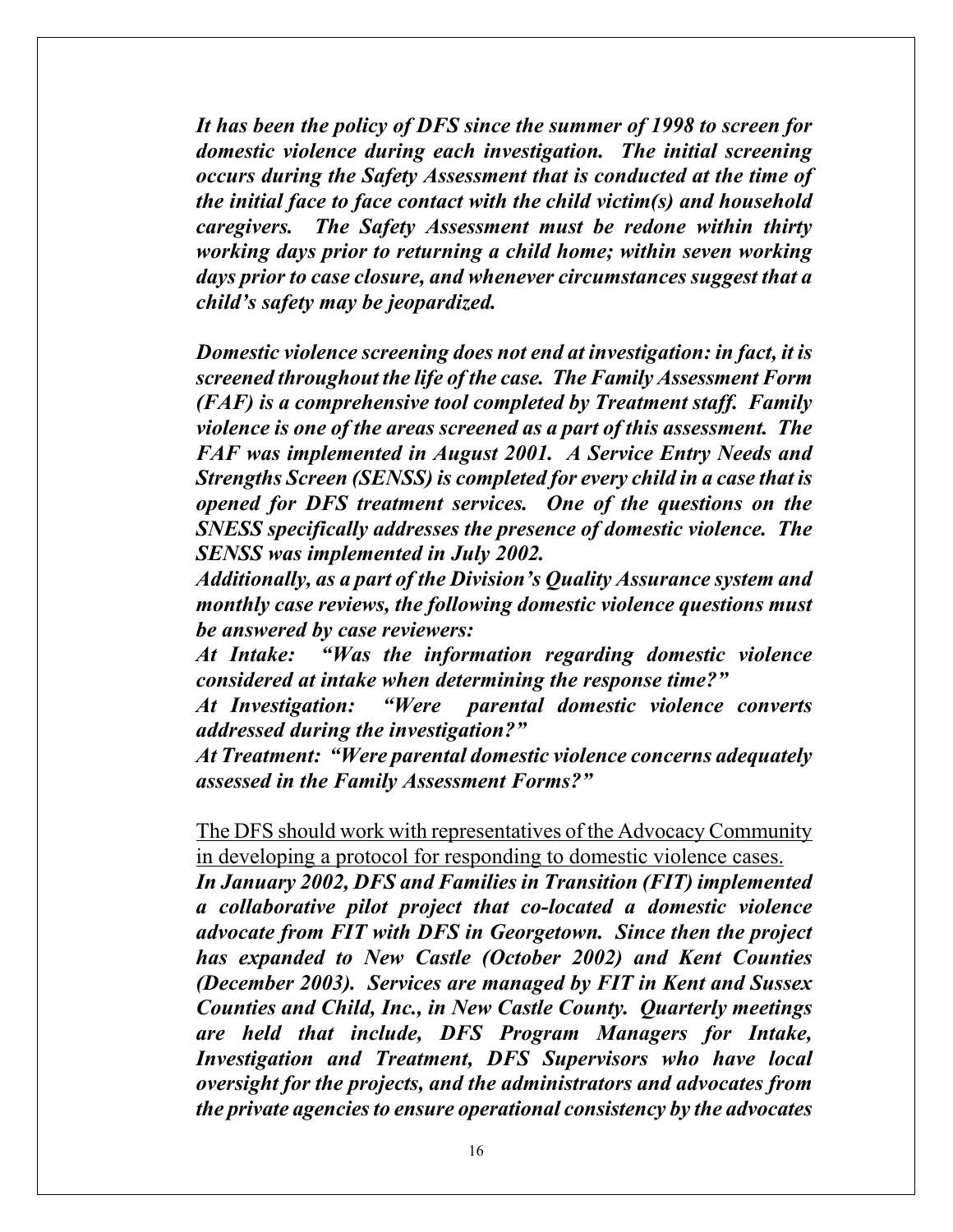*in all counties. The process begins when advocates screen hotline reports to determine if advocacy services are needed. DFS is conducting an evaluation of the first two years of the project. The evaluation report is expected to be ready for dissemination by the summer of 2004. DFS plans to share this report with DVCC.* 

#### **OFFICE OF THE CHILD ADVOCATE** (**OCA)**

The Office of the Child Advocate should monitor the provision of mental health evaluation and treatment services for child witnesses to homicide and suicide.

*The Office of the Child Advocate provides legal representation to Delaware's abused and neglected children. In so providing that representation, OCA often represents children who are child witnesses to homicide and suicide. Where these children have legal representation, the attorneys are provided with initial training on the nuts and bolts of representing children. With that training, mental health services for the child are discussed. OCA also provides support and oversight to the attorneys should questions arise regarding services for the child. In addition, OCA has started a Brown Bag lunch series and one of the topics is "Accessing Mental Health Services for your Client." This seminar focuses more specifically on ensuring children get mental health services.* 

*OCA also staffs the Child Protection Accountability Commission (CPAC) which is charged with monitoring Delaware's child protection system to best ensure the health, safety and well-being of Delaware's abused, neglected and dependent children. CPAC has a Foster Care Subcommittee co-chaired by Attorney General Brady and Janice Mink. That subcommittee has focused extensively on mental health evaluations and services for foster children, as well as focused more broadly on child crime victims.* 

#### **DEPARTMENT OF CORRECTION**

Probation Officers should make periodic home visits during evening and night hours in Level III probation cases. *Most Level III Probation Officers make home visits during the evening*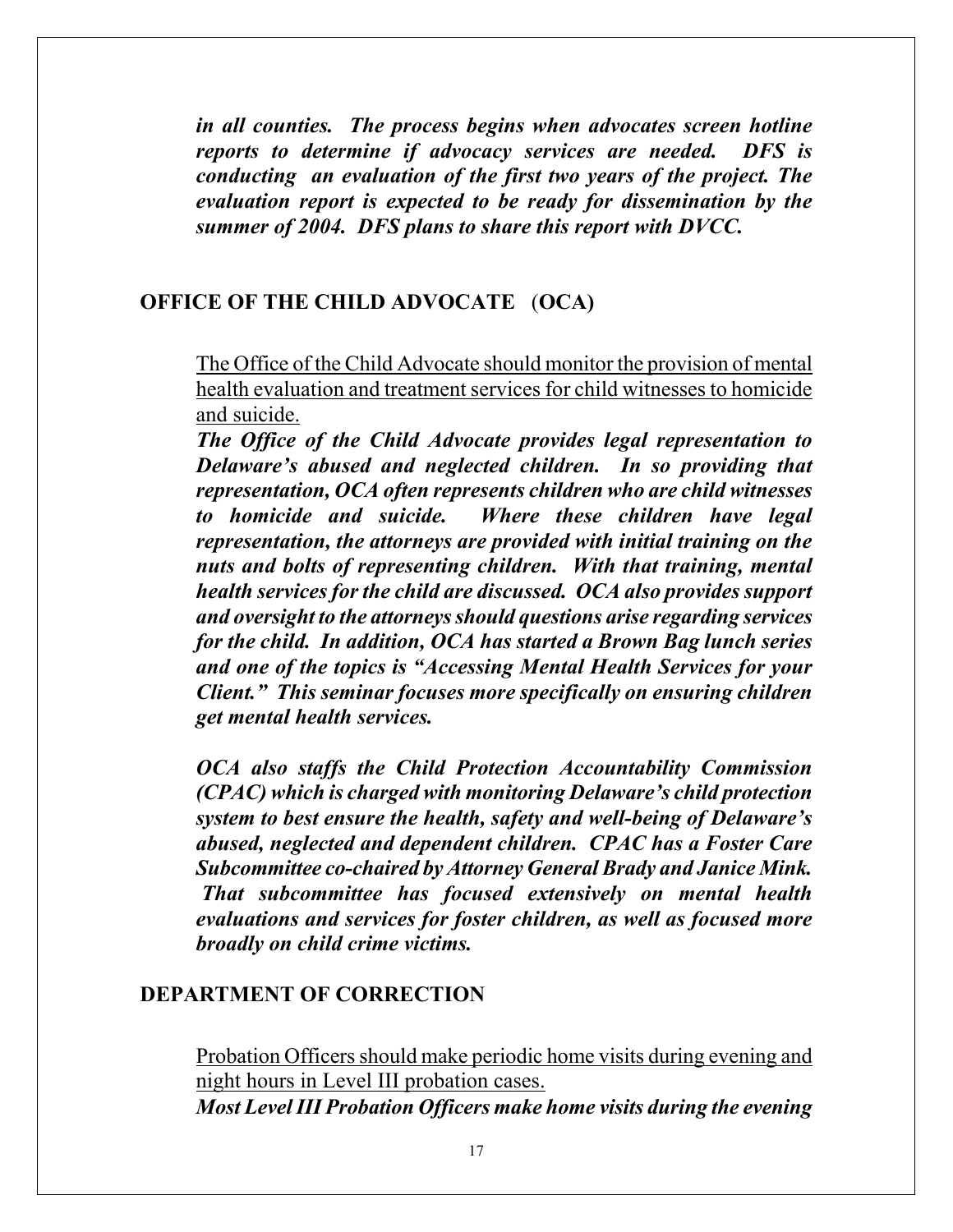*hours. Operation Safe Streets augments the Probation Officer by conducting curfew checks on the most serious of the Level III cases. As a result of SB 50, new procedures specify that home visits are required while defining a home visit so that the attempt is to be made when the offender is expected to be at his/her authorized residence thereby increasing the times an offender is seen in the evening or night hours.* 

Probation and Parole should continue to review the criteria used in assigning domestic violence cases. *This review is currently under way.* 

#### **SUPREME COURT**

Members of the Domestic Violence Fatal Incident Review Team have a significant concern that the present Delaware Supreme Court Rules of Evidence 404 and 609 do not recognize the dynamics of domestic violence (the pattern of abusive behavior inherent in violent relationships) by excluding prior history from domestic violence cases. The Review Team recommends that the Delaware Supreme Court adopt the Federal Rules of Evidence regarding prior history in domestic violence and sexual assault cases.

The Delaware Supreme Court should adopt the Federal Rules of Evidence 413, 414, and 415 regarding allowing prior history in domestic violence and sexual assault cases.

*The Supreme Court Permanent Advisory Committee on the Delaware Uniform Rules of Evidence was established by Administrative Directive No. 121 on May 16, 2000.* 

*The Court charged the Committee, as an initial matter, to review Federal Rules of Evidence (FRE) 413 through 415, among other proposals, to analyze the merit of adopting similar amendments to the Delaware Uniform Rules of Evidence. In the enclosed report dated September 13, 2000, the committee concluded that "the potential for harm [from adopting FRE 413-415] would greatly exceed the goals of the rule change[s]." The Committee therefore recommended that the*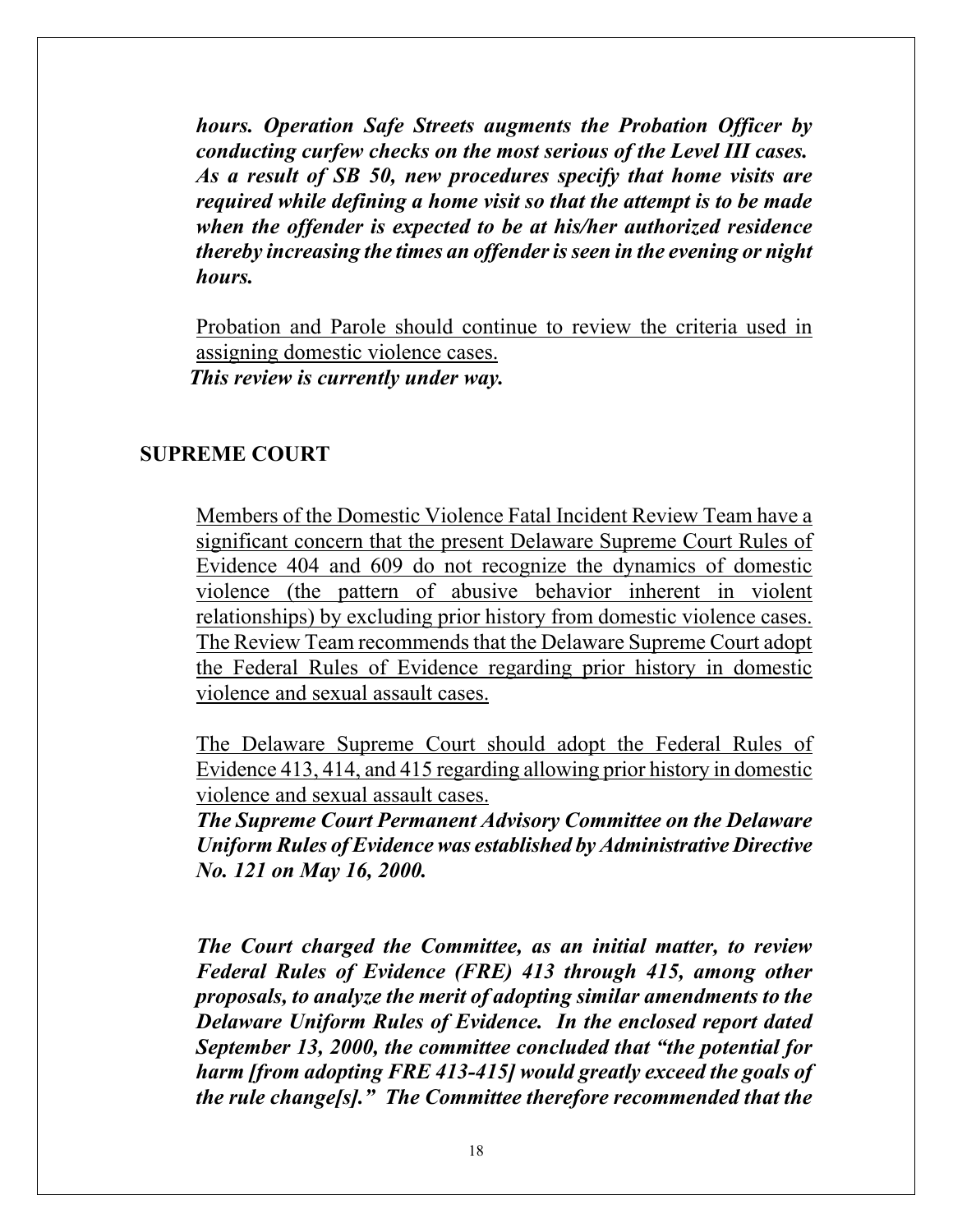*Court not adopt FRE 413-415. The Justices of the Supreme Court, after careful consideration of the Committee's recommendation and its rationale, unanimously agreed.* 

#### **FAMILY COURT**

 Family Court should revise their Intake Form to include an additional address for "Location Where the Respondent Can Be Served." This should be in addition to the respondent's home address and place of employment.

 *In March of 2003 Family Court revised Intake Form number 240 and incorporated the following paragraph:* 

*"X. Any additional information about Respondent that may aid the process server in locating him/her to serve this petition."* 

 In cases involving a criminal violation (any Class A Misdemeanor) of a Protection From Abuse Order, the defendant should be ordered immediately to Family Court Pre-Trial Services.

 *Family Court will submit a grant adjustment request to the Violence Against Women Act Implementation Committee seeking their approval to include arrest for a Violation of a Protection From Abuse Order in the Pre-Trial Services Officer's case load for New Castle County. If approved the Court would pilot this approach during the grant period and after evaluation consider the viability of a statewide implementation of this approach.* 

#### **DOMESTIC VIOLENCE COORDINATING COUNCIL (DVCC)**

The DVCC should work to ensure that child witnesses to homicide and suicide be classified as victims so as to be eligible for funding from the Violent Crimes Compensation Board (VCCB) for mental health treatment services.

*The VCCB indicates that minors who witness a murder or suicide are considered a secondary victim under the VCCB statutes. Their mental*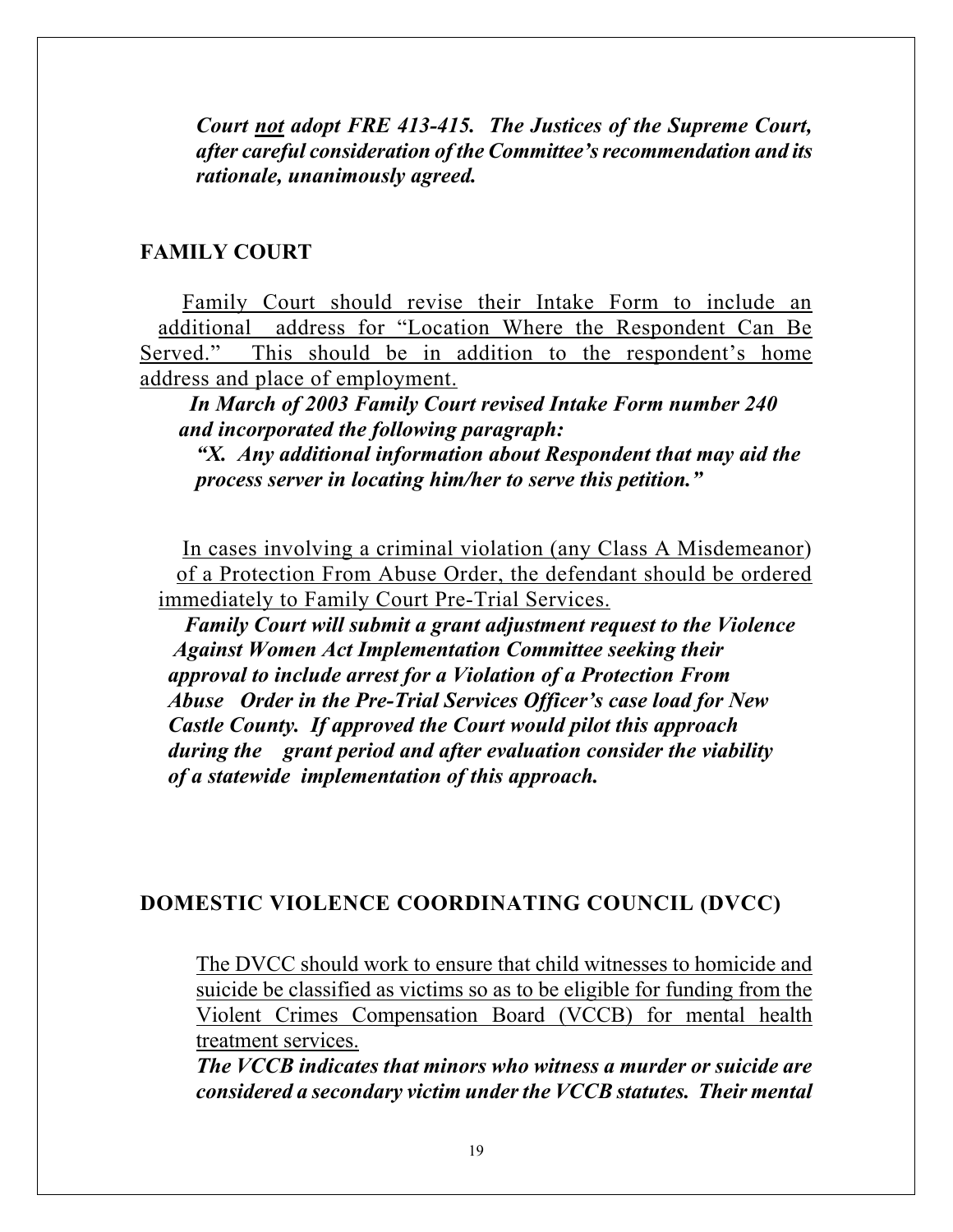*health counseling expenses are reimbursable under the regular claim procedure. Further, this has not been brought forward as a problem in the Victim's Rights Task Force which is a forum for victim issues.* 

DVCC staff should work with the Division of Family Services on providing a domestic violence component to the annual DFS school training.

*The DVCC has sent a letter to DFS requesting that their staff work with our staff to develop domestic violence training for the DFS school training.* 

The DVCC Legislative Subcommittee should look into removing the requirement "knowingly" found in Title 11, Sec. 1454, of the Delaware Code dealing with giving a firearm to a person prohibited.

*The DVCC has worked for this change for years and while progress has been made, the Delaware legislature has rejected any additional changes to this legislation.* 

The DVCC should follow through with the work of the Bail Review Committee currently under way.

*The Bail Guidelines Ad Hoc Group continues to review bail practices in domestic violence cases.* 

The DVCC should provide domestic violence training for military Commanders and First Sergeants.

*The DVCC has begun working with the military to develop domestic violence training for military personnel.* 

The DVCC should send a letter to the State Board of Education regarding mandatory training on domestic violence for educators.

*The DVCC has sent a letter to the State Board of Education requesting that DVCC staff meet with their training staff in an effort to develop a domestic violence training course for educators.* 

*The President of the State Board of Education contacted the Secretary of the Department of Education regarding the DVCC request. The Secretary has indicated Department of Education staff responsible for working with school nurses and guidance counselors would be willing to work with the Domestic Violence Coordinating Council to ascertain how they may be able to coordinate their activities and staff*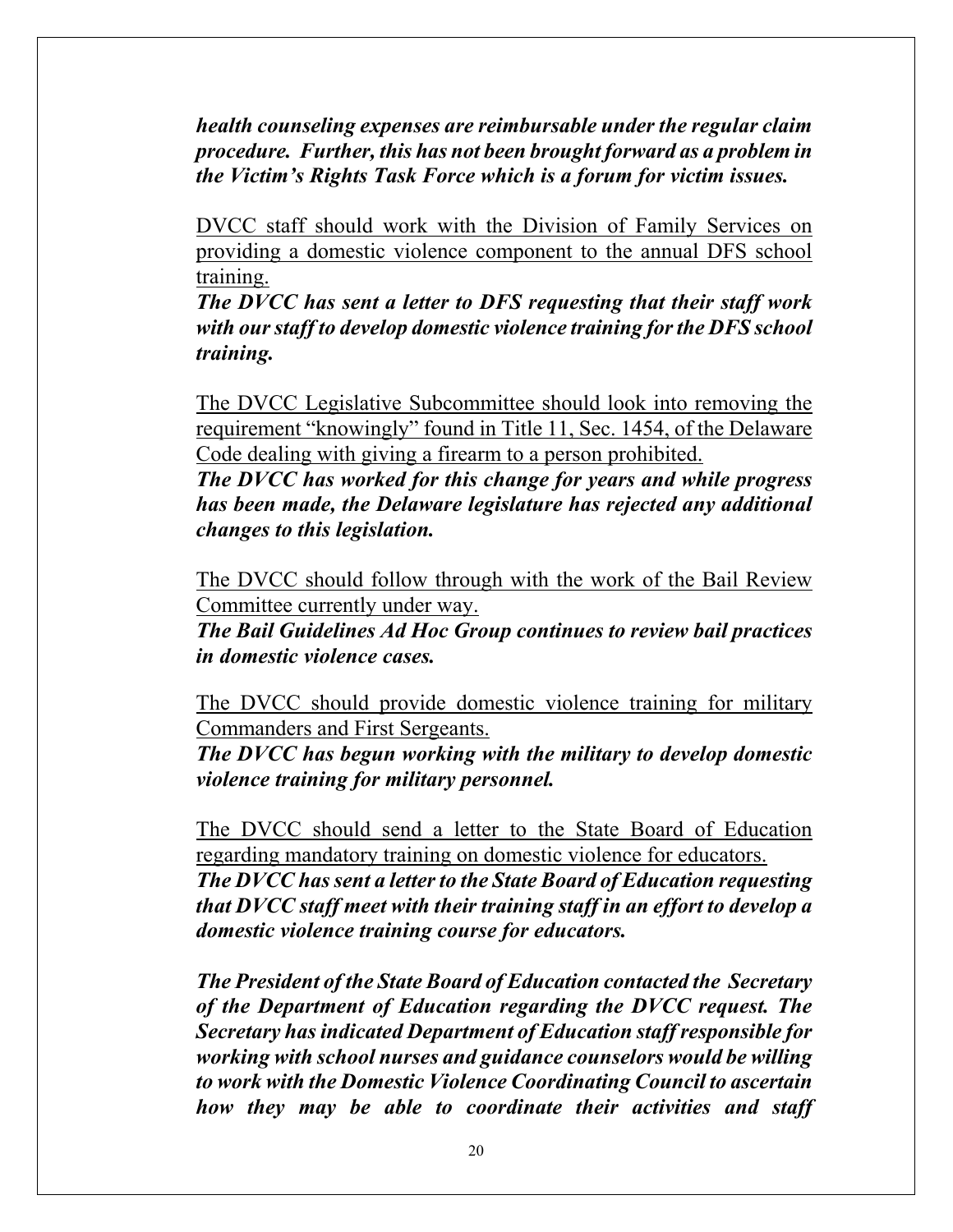*development opportunities.* 

The DVCC and Delaware Coalition Against Domestic Violence should include "Things to Do For Children" and referral information in the Safety Plan.

*The DVCC has referred this idea to its Children and DV Subcommittee. It is expected that this group will review the Safety Plan as it relates to children and will recommend any appropriate changes to the DVCC.* 

# **DOMESTIC VIOLENCE FATAL INCIDENT REVIEW TEAM (FIRT)**

Team members should review jury instructions for Extreme Emotional Distress (E.E.D.) and the proposed legislation on use of the E.E.D. defense.

*The staff of the Fatal Incident Review Team is working on this recommendation.* 

# **DELAWARE COALITION AGAINST DOMESTIC VIOLENCE (DCADV)**

The DCADV should develop an education campaign targeting schoolage students to report domestic violence when they see it.

*The Delaware Coalition Against Domestic Violence provides information and resources on domestic violence to school-aged students upon request. The Coalition is also actively involved in the development of programs aimed at preventing dating violence such as the DELTA Program, and educating school professionals on the dynamics of domestic violence.* 

It is recommended that the Delaware Coalition Against Domestic Violence provide training for advocates on professional, responsible behavior.

*The Delaware Coalition Against Domestic Violence provides training for advocates on many topics related to effective domestic violence advocacy and professional, responsible behavior on an ongoing basis.* 

The DVCC and DCADV should include "Things to Do For Children"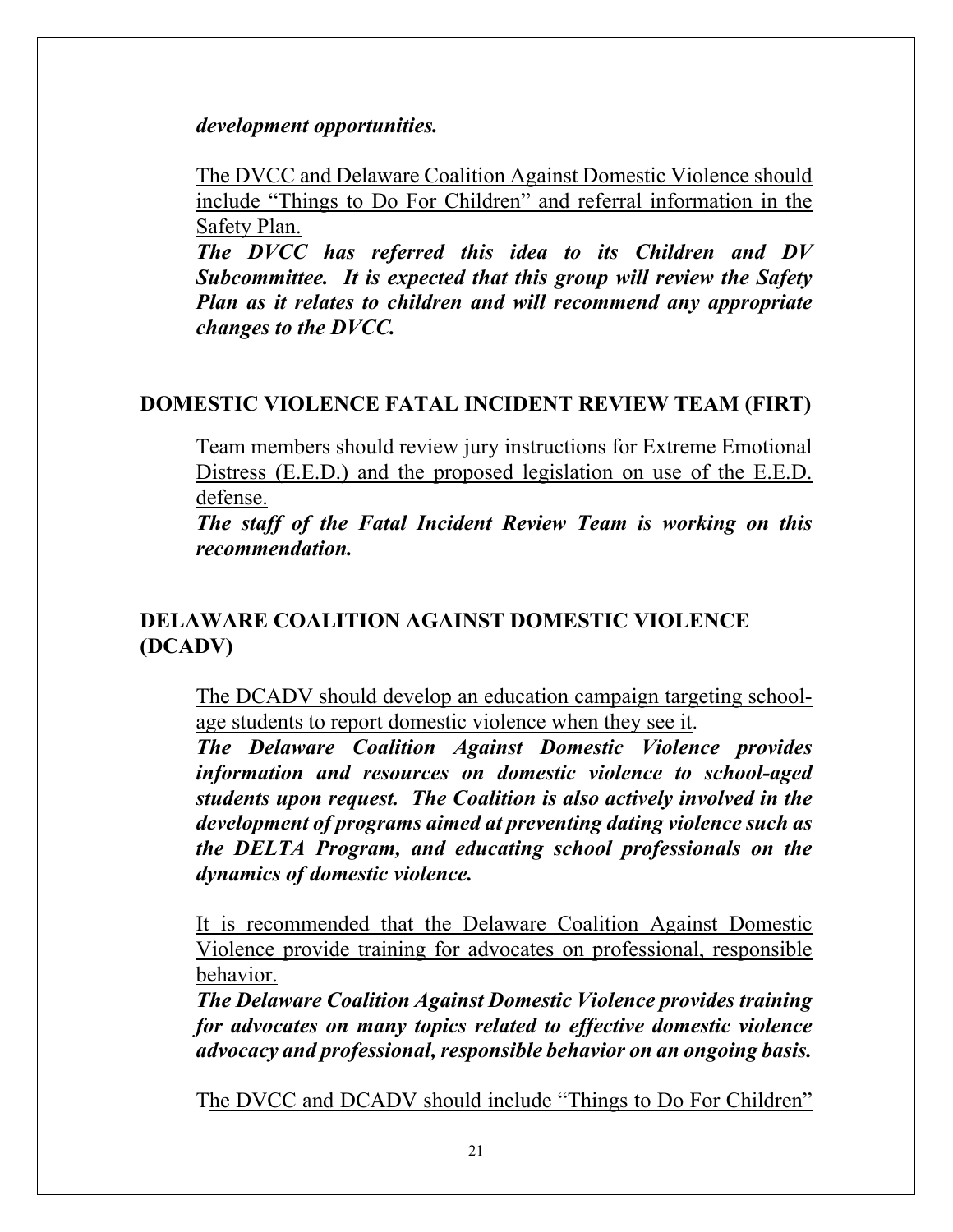and referral information in the Safety Plan. *DCADV includes information on safety planning for children through training, education and the distribution of resource material.* 

#### **LAW ENFORCEMENT**

All law enforcement agencies in Delaware should require officers to sign warrants in misdemeanor domestic violence cases, so victims are not responsible for signing warrants.

*Delaware State Police– The policy of the Delaware State Police "encourages" that all Troopers sign warrants in misdemeanor domestic violence cases. It is the "practice" that all Troopers sign warrants in misdemeanor domestic violence cases.* 

*New Castle County Police Department– Mandating officers to sign warrants in all misdemeanor domestic violence cases would have a devastating effect on this department's ability to provide prompt, quality service to the citizens we serve. In 2003 alone, the New Castle County Police handled 6,771 domestic criminal cases. This number does not reflect the over 4,421 non-criminal domestic cases that we investigate. The New Castle County Police has a strict domestic violence policy that recognizes the need for enforcement intervention when the victim is unwilling, reluctant, or unable to pursue the matter themselves. We stand by our policy and are proud of the services we provide victims of domestic violence. We are adamantly opposed to any policy that would mandate officers to sign warrants in all misdemeanor domestic violence cases.* 

**Wilmington Police Department – The current policy of the Wilmington Police Department is:** 

**Directive 6.19 Domestic Complaint Procedures**

**I. Criminal Domestic Violence**

**D. Arrest Policy**

- *3. Where probable cause is present, II Del. C. Sec. 1904 allows for immediate arrest and removal of a defendant from his/her residence in a domestic violence situation, and does not require the victim to leave the residence to obtain a warrant.*
- *4. The following circumstances may be considered in determining the existence of probable cause:*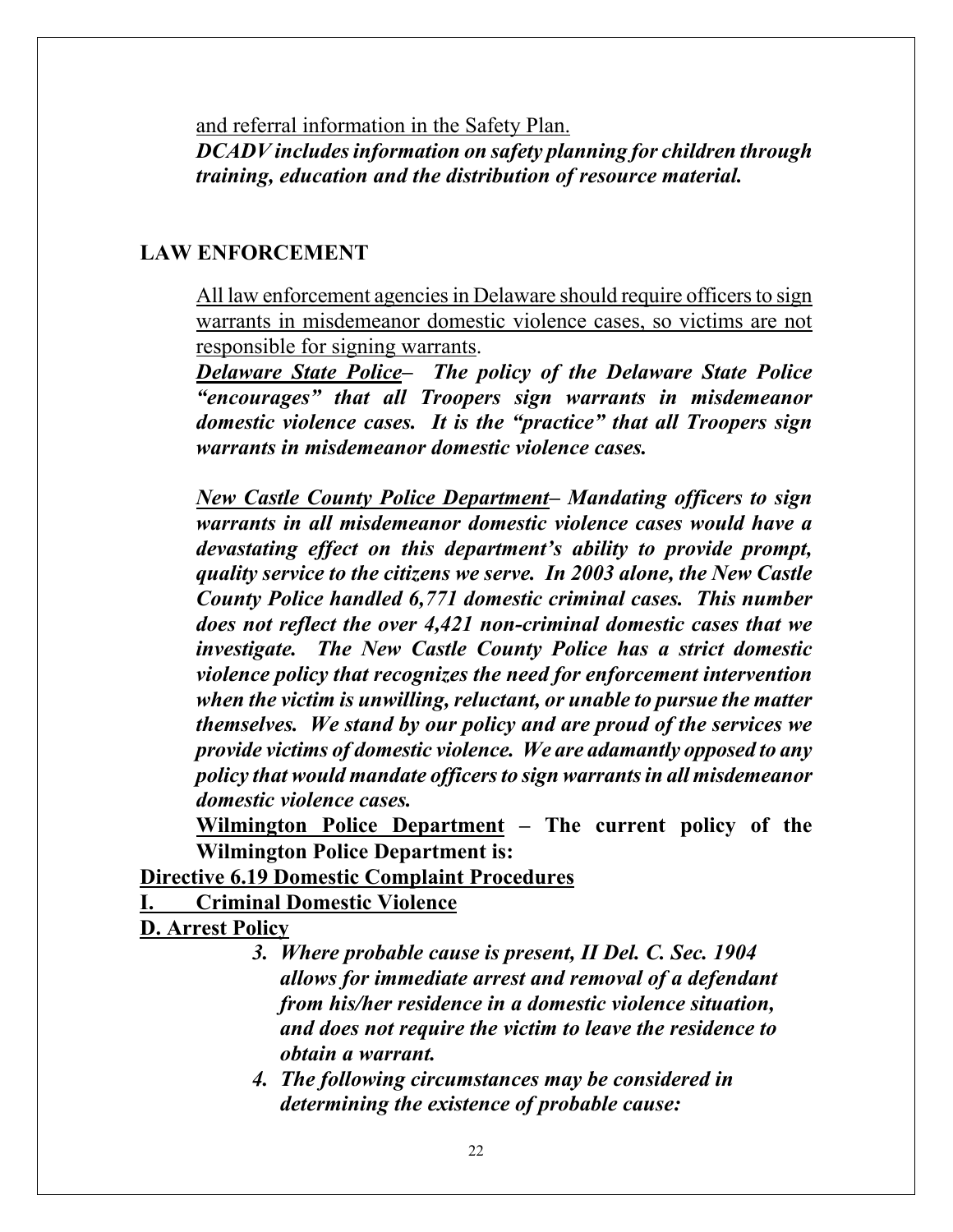- *a. There are obvious signs of physical injury to the victim;*
- *b. There is the potential for continued violence escalating to a felony;*
- *c. Threats to the victim are made in the officer's presence;*
- *d. Any other misdemeanor is committed in the officer's presence;*
- *e. Defendant's behavior suggests that he/she may inflict further injury to the victim or others*
- *5. Where the defendant is not present, the victim should be encouraged to sign a warrant.*

Law Enforcement Officers should be trained to run prior complaint histories in all domestic incident cases involving an arrest or prior criminal history.

*Delaware State Police – The Delaware State Police has a "checklist" for domestic violence cases that requires all Troopers to run prior complaint/criminal histories. This must be checked off on the checklist and the checklist is signed by their supervisor (Sergeant or Senior Corporal).* 

**New Castle County Police Department – The New Castle County Police supports this recommendation. Each officer is trained to run complaint and criminal histories through the statewide CJIS computer system.** 

*Wilmington Police Department – Officers are instructed to request the Data Center to check prior complaints. This is stressed in both the academy and in-service training.* 

Law Enforcement Officers should make a referral to victim services in all cases where there is an arrest.

*Delaware State Police – It is the practice of the Delaware State Police to make a referral to Victim Services when an arrest is made. The Delaware State Police policy states that a Trooper must explain in the report why a referral was not made in any domestic violence incident; if none was made.*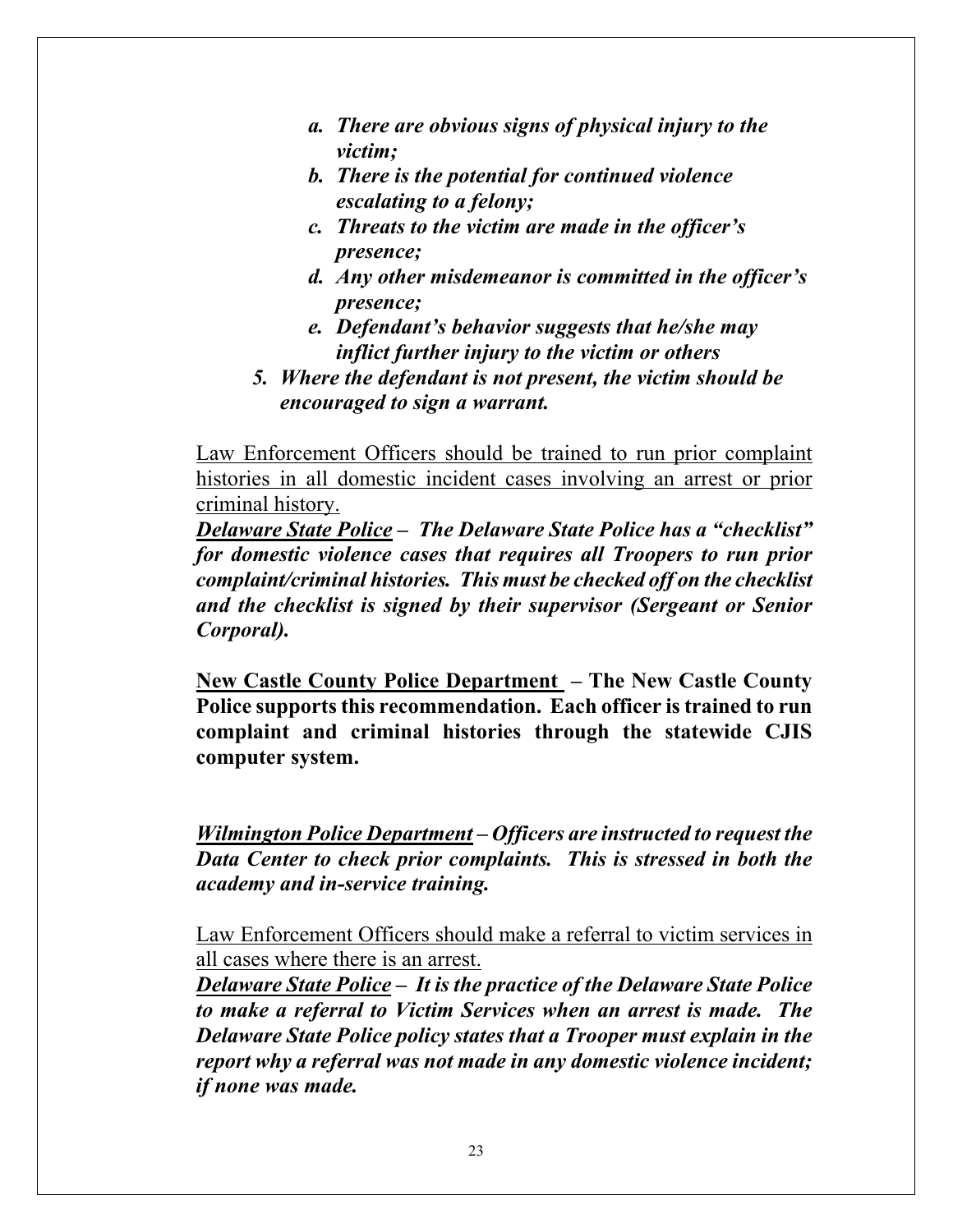*New Castle County Police Department – The New Castle County Police support this recommendation. NCCPD Victim Assistance workers and detectives assigned to the Domestic Violence Unit review all domestic related incidents and make the appropriate referrals. Furthermore, Patrol Officers are encouraged to make referrals in non-criminal cases where the officer suspects a problem may exist.* 

**Wilmington Police Department –** *Officers are required to give victims a card with written information that includes the name and number of the domestic violence service coordinator, the victim service coordinator, and the domestic violence hotline.* 

#### **DELAWARE POLICE CHIEF'S COUNCIL**

It is recommended the Delaware Police Chief's Council develop a "Hotline" or "Tipline" for members of the public to report individuals with a large number of guns and/or ammunition.

#### **VICTIM SERVICES**

For all victim service programs, police-based and private: Custodians should be given written information regarding the availability of counseling services for all minor (children) survivors.

*The police-based victim service staff recommends counseling for survivors in cases of domestic fatalities, and discusses it in the context of compensation claims. From now on, written material will be given to custodians of minor children in theses cases.*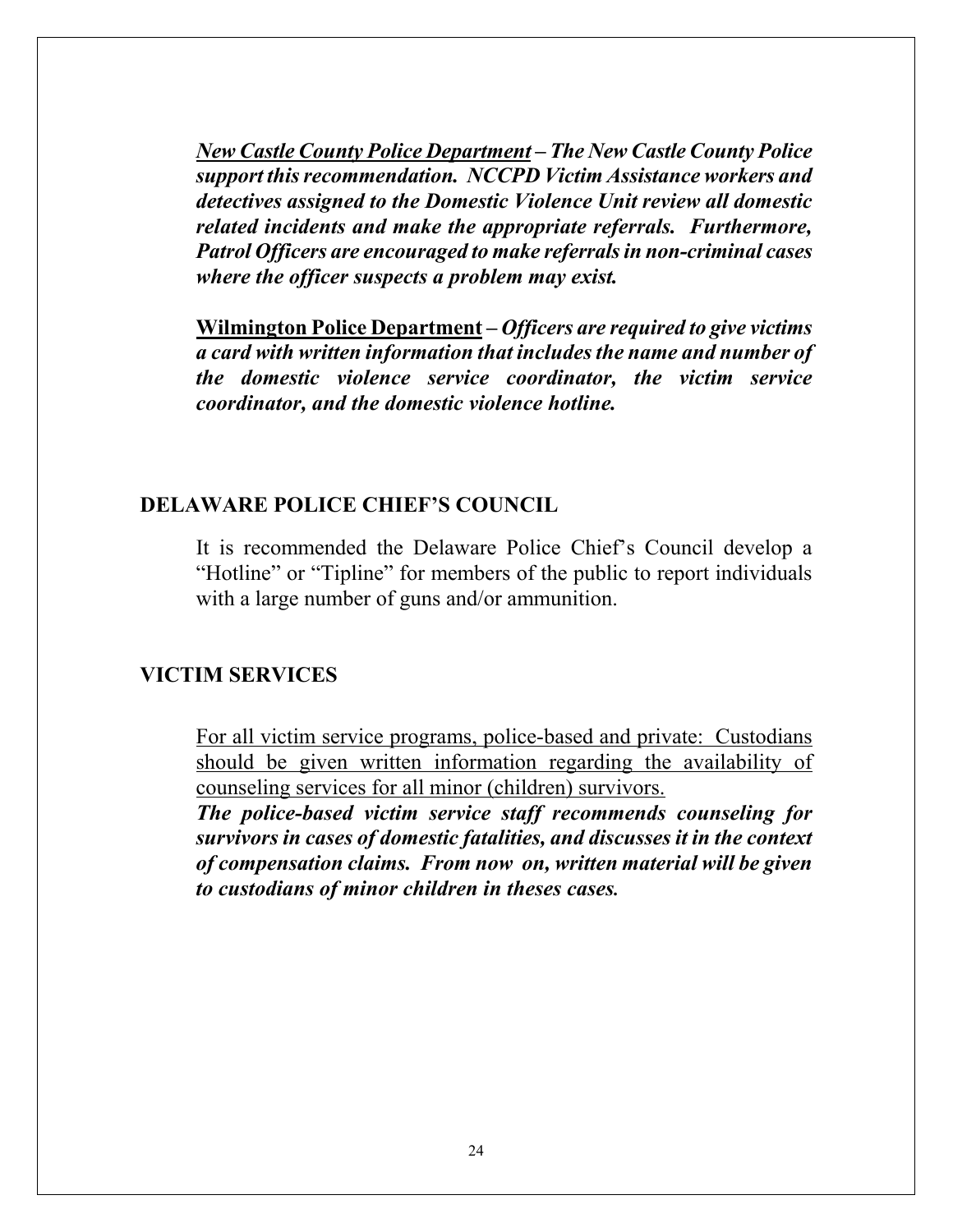## **APPENDIX I**

#### Lexstat 13 DEL. C. 2105

# **DELAWARE CODE ANNOTATED Copyright @ 1975-2002 by The State of Delaware All rights reserved.**

# **\*\*\*CURRENT THROUGH DECEMBER 2001\*\*\* \*\*\* (2001 REGULAR SESSION OF THE 141ST GENERAL ASSEMBLY)\*\*\* \*\*\*ANNOTATIONS CURRENT THROUGH APRIL 2002\*\*\***

#### TITLE 13. DOMESTIC RELATIONS

# **CHAPTER 21. DOMESTIC VIOLENCE COORDINATING COUNCIL**

Go to Code Archive Directory For This Jurisdiction

# 13 Del. C. § 2105 (2001)

#### **§ 2105. Fatal incident reviews.**

(a) The Council shall have the power to investigate and review, through a Review Team, the facts and circumstances of all deaths that occur in Delaware as a result of domestic violence. This review shall include both homicides and suicides resulting from domestic violence. The review of deaths involving criminal investigations will be delayed for a least 6 months, and will under no circumstances begin until authorized by the Attorney General's office. Any case involving the death of a minor (any child under the age of 18) related to domestic violence will be reviewed jointly by the appropriate regional Team of the Child Death Review Commission and the domestic violence Fatal Incident Review Team. The death of a minor will only be reviewed by the domestic violence Fatal Incident Review Team where the minor's parents or guardians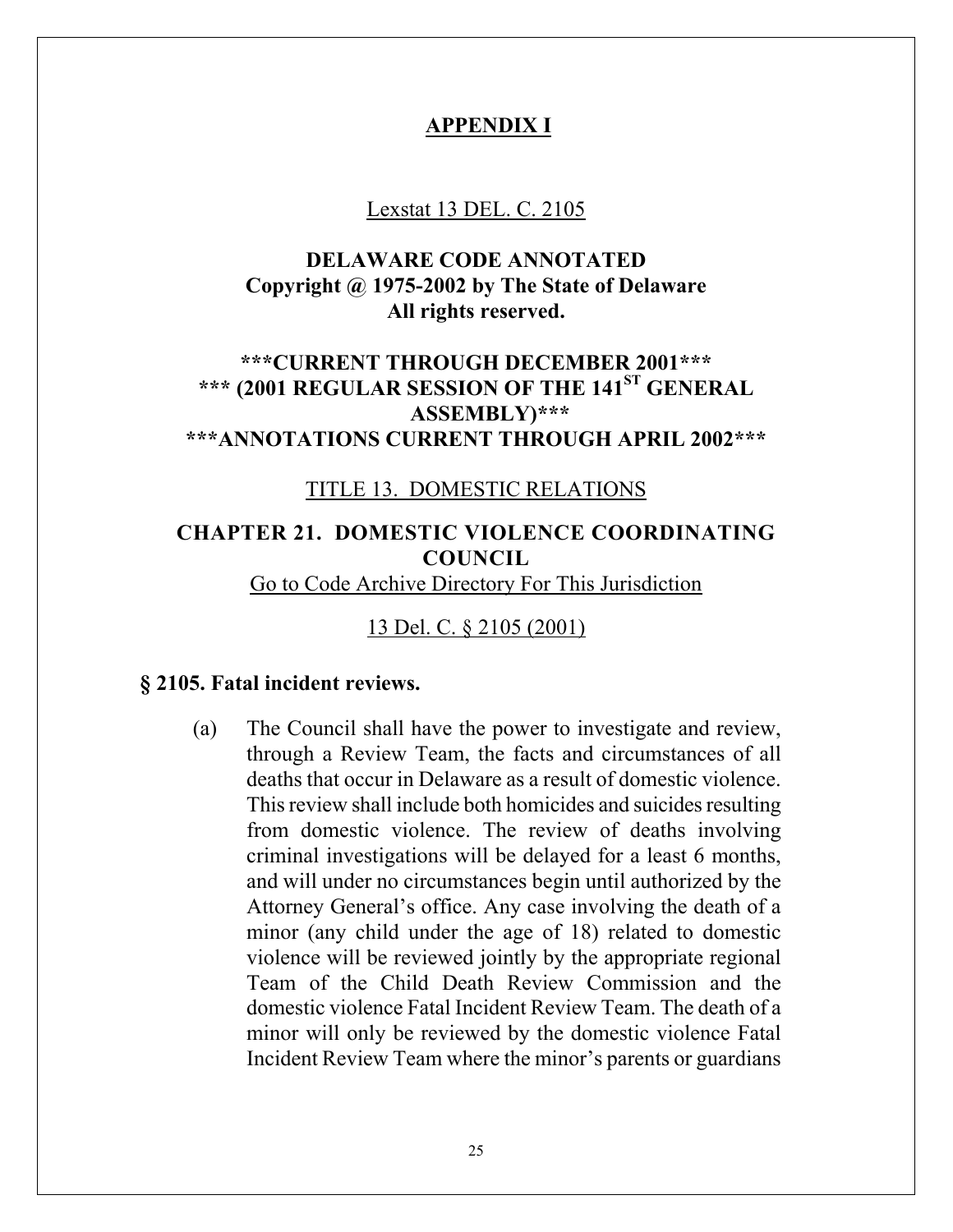were involved in an abusive relationship and the minor's death is directly related to that abuse.

(b) There shall be a Fatal Incident Review Team that will be cochaired by 2 members of the Coordinating Council to be elected by the Council. In addition to the co-chairs, the Review Team shall consist of 6 other core members: the Attorney General or his or her designee, the Director of the Division of Family Services or his or her designee, the chair of the Domestic Violence Task Force or his or her designee, the Chief Judge of the Family Court or his or her designee, the Chief Magistrate of the Justice of the Peace Courts or his or her designee and a law enforcement officer to be appointed by the Delaware Chiefs of Police Council. All members of the Review Team, plus other individuals invited to participate, shall be considered part of the Review Team for a particular case or incident. The Review Team shall invite other law enforcement personnel to serve and participate as full members of a Review Team in any case in which a law enforcement agency has investigated the death under review or any prior domestic violence incident involving the decedent. The Review Team may also invite other relevant persons to serve on an ad-hoc basis and participate as full members of the Review Team for a particular review. Such persons may include, but are not limited to, individuals with particular expertise that would be helpful to the Review Team, representatives from those organizations or agencies that had contact with or provided services to the individual prior to his or her death, that individual's abusive partner or family member and/or the alleged perpetrator of the death.

(c) A Review Team shall be convened by the co-chairs of the Review Team on an as-needed basis and may also be convened by any 2 other members of the Review Team.

(d) As part of any review, a Review Team shall have the power and authority to administer oaths and to compel the attendance of witnesses whose testimony is related to the death under review and the production of records related to the death under review by filing a praecipe for a subpoena, through the office of the Attorney General, with the Prothonotary of any County of this State. Such a subpoena will be effective throughout the State and service of such subpoena will be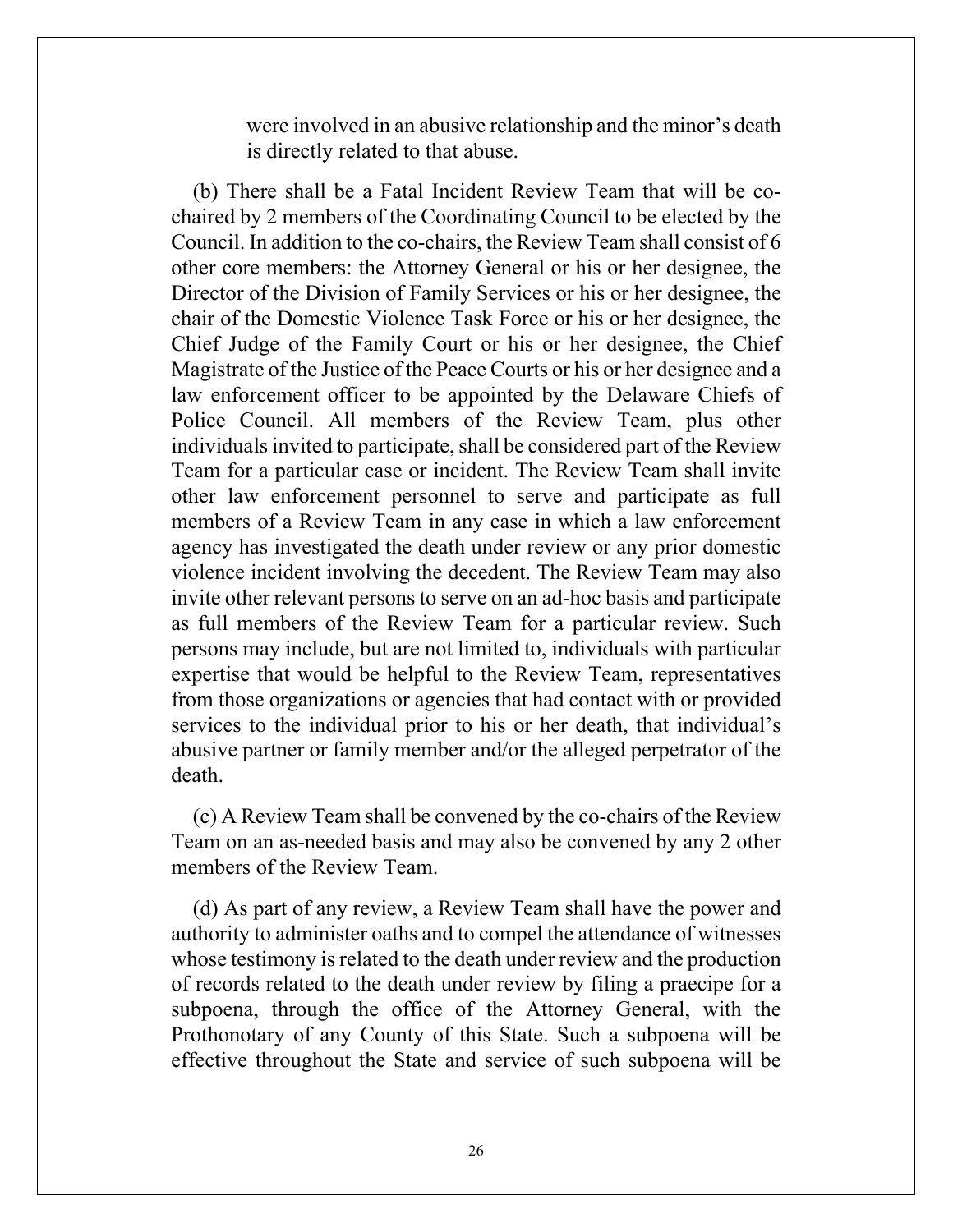made by any sheriff. Failure to obey such a subpoena will be punishable according to the Rules of the Superior Court.

(e) Each Review Team shall prepare a report, to be maintained by the Review Team, including a description of the incident reviewed, and the findings and recommendations of the Review Team.

(f) Findings and recommendations by the Team shall be adopted only upon a 60 percent vote of participating members of the Review Team.

(g) The Review Team shall establish rules and procedures to govern each review prior to the first review to be conducted. The Review Team shall issue an annual report to the Domestic Violence Coordinating Council summarizing in an aggregate fashion all findings and recommendations made over the year by each Review Team and describing any systemic changes that were effectuated as a result of the Teams" work. The report shall not identify the specific case or case review that led to such findings and recommendations.

(h) The review process, and any records created therein, shall be exempt from the provisions of the Freedom of Information Act in Chapter 100 of Title 29. The records of any such review, including all original documents and documents produced in the review process with regard to the facts and circumstances of each death, shall be confidential, shall be used by the Coordinating Council only in the exercise of its proper function and shall not be disclosed. The records and proceedings shall not be available through court subpoena and shall not be subject to discovery. No person who participated in the review nor any member of the Domestic Violence Coordinating Council shall be required to make any statement as to what transpired during the review or information collected during the review. Statistical data and recommendations based on the reviews, however, may be released by the Coordinating Council at its discretion.

(i) Members of the Domestic Violence Coordinating Council, members of the Review Team and members of each Review Team, as well as their agents or employees, shall be immune from claims and shall not be subject to any suits, liability, damages or any other recourse, civil or criminal, arising from any act, proceeding, decision or determination undertaken or performed or recommendation made, provided such persons acted in good faith and without malice in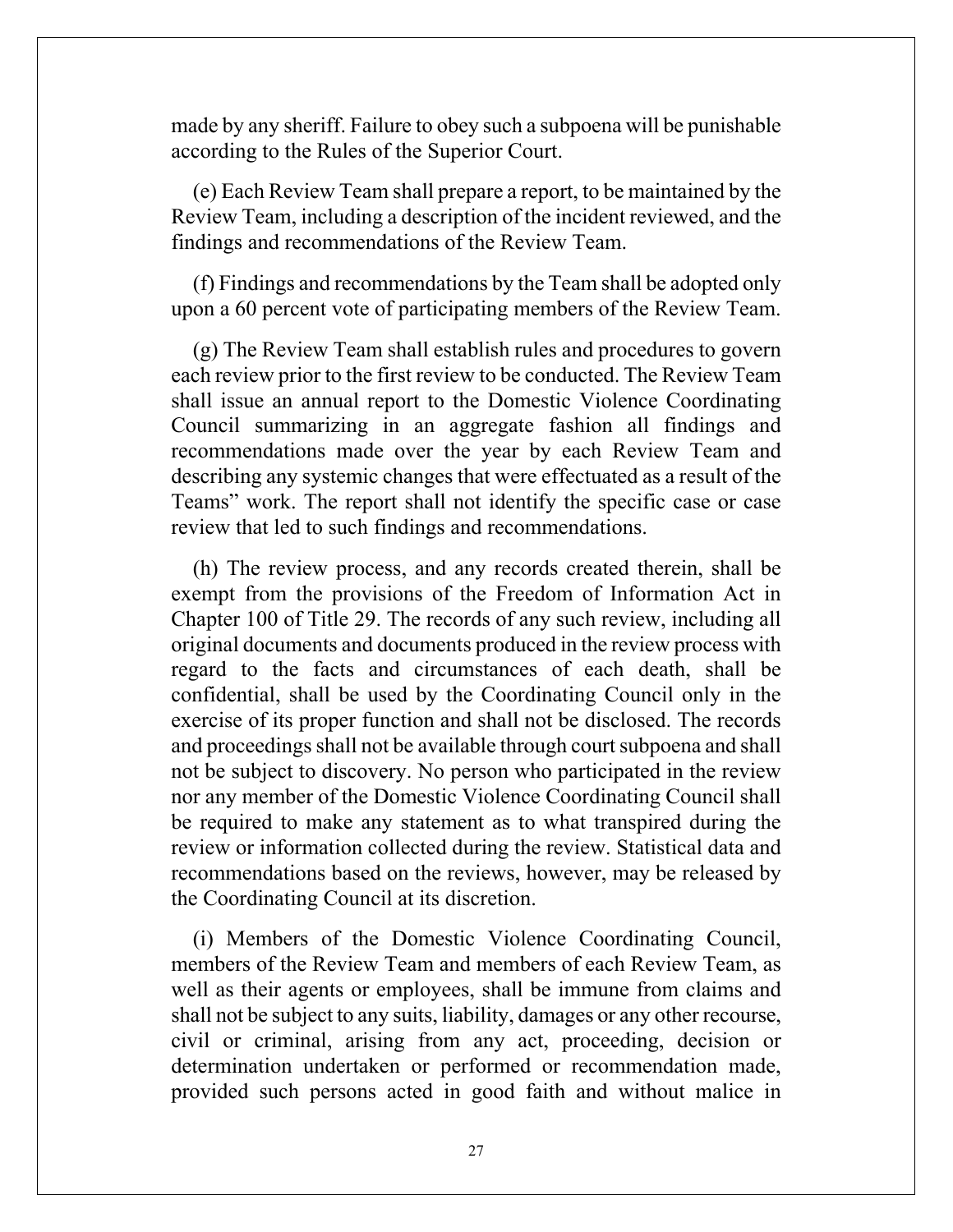carrying out their responsibilities; good faith is presumed until proven otherwise, with the complainant bearing the burden of proving malice or a lack of good faith. No organization, institution or person furnishing information, data, testimony, reports or records to the Review Teams or the Coordinating Council as part of such an investigation shall, by reason of furnishing such information, be liable in damages or subject to any other recourse, civil or criminal. *(70 Del. Laws, c. 409, § 1.)*